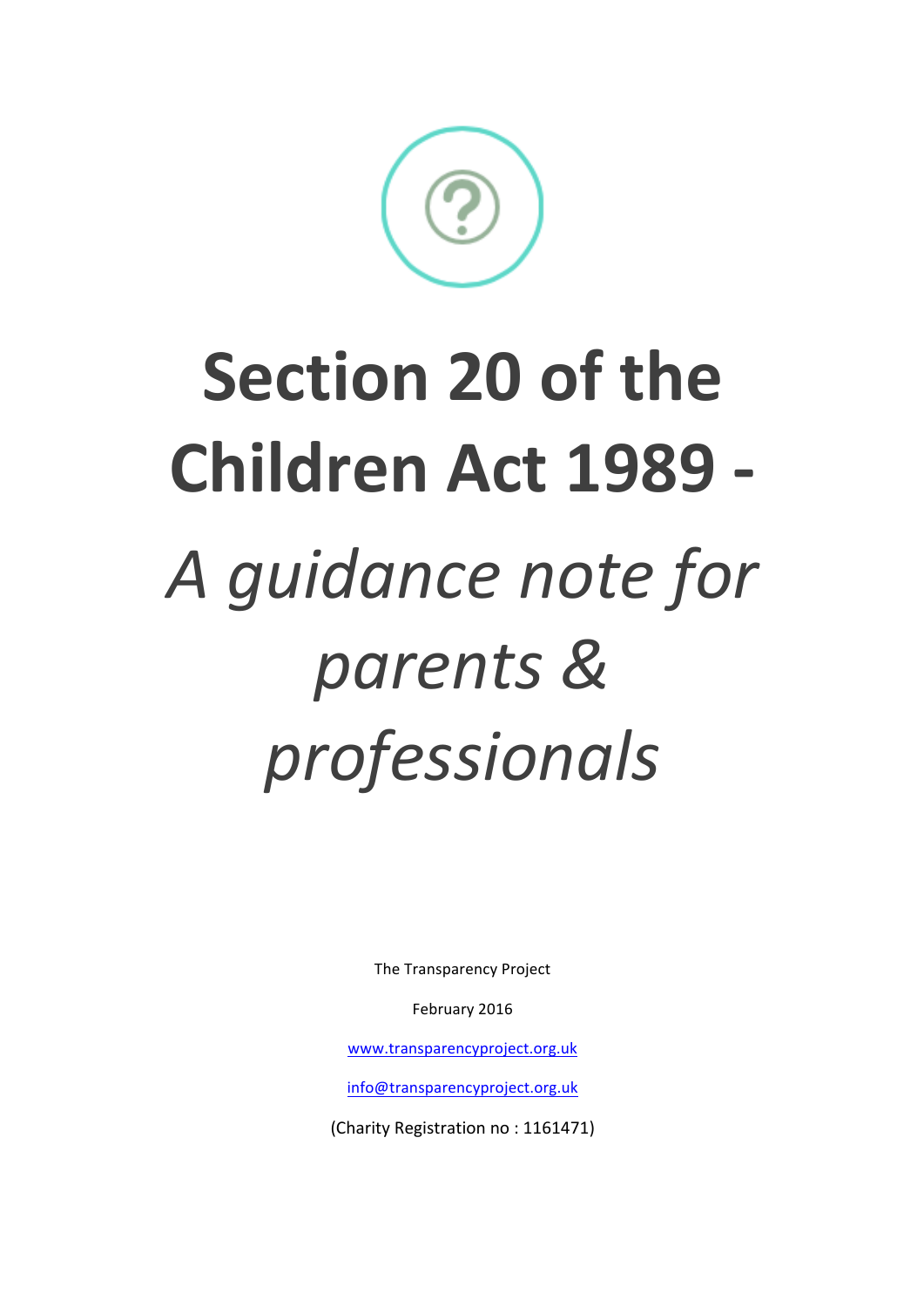| <b>GENERAL EXPLANATION</b>                                                               | 4              |
|------------------------------------------------------------------------------------------|----------------|
| WHAT THIS GUIDANCE APPLIES TO                                                            | 5              |
| <b>SUMMARY OF KEY ISSUES</b>                                                             | 6              |
| <b>PART 1: SECTION 20 ACCOMMODATION AND PARENTAL RESPONSIBILITY</b>                      | $\overline{ }$ |
| WHAT HAPPENS IF ONE PARENT AGREES BUT THE OTHER DOES NOT?                                | 8              |
| WHAT WEIGHT IS GIVEN TO THE CHILD'S VIEWS?                                               | 9              |
| <b>PART 2: THE RESPONSIBILITIES OF THE SOCIAL WORKER WHEN ASKING PARENTS TO AGREE TO</b> |                |
| <b>SECTION 20 ACCOMMODATION</b>                                                          | 10             |
| ONLY PEOPLE WITH 'CAPACITY' CAN AGREE TO SECTION 20 ACCOMMODATION                        | 11             |
| PARENTS MUST HAVE THE RELEVANT INFORMATION                                               | 12             |
| OTHER IMPORTANT CONSIDERATIONS FOR THE SOCIAL WORKER                                     | 12             |
| EXAMPLES OF SITUATIONS WHICH ARE LIKELY TO BE PARTICULARLY DIFFICULT :                   | 13             |
| SECTION 20 ACCOMMODATION FOR A NEW BORN BABY                                             | 13             |
| PARENTS WHO DO NOT HAVE ENGLISH AS THEIR FIRST LANGUAGE                                  | 14             |
| SHOULD THE PARENTS' AGREEMENT BE RECORDED IN WRITING?                                    | 14             |
| <b>PART 3 : LAWFUL OPTIONS FOR REMOVAL OF A CHILD: WHAT HAPPENS IF THE PARENTS HAVE</b>  |                |
| <b>AGREED TO SECTION 20 ACCOMMODATION BUT THEN CHANGE THEIR MINDS?</b>                   | 16             |
| SOME CONSIDERATIONS ABOUT USING POLICE POWERS TO REMOVE A CHILD                          | 17             |
| <b>PART 4: PLANNING FOR THE CHILD'S FUTURE</b>                                           | 18             |
| <b>PART 5: SECTION 20 ACCOMMODATION AND 'SCHEDULES OF EXPECTATIONS'</b>                  | 19             |
| <b>PART 6: OTHER ISSUES</b>                                                              | 21             |
| SECTION 22 OF THE ADOPTION AND CHILDREN ACT 2002                                         | 21             |
| FOSTERING FOR ADOPTION PLACEMENTS                                                        | 21             |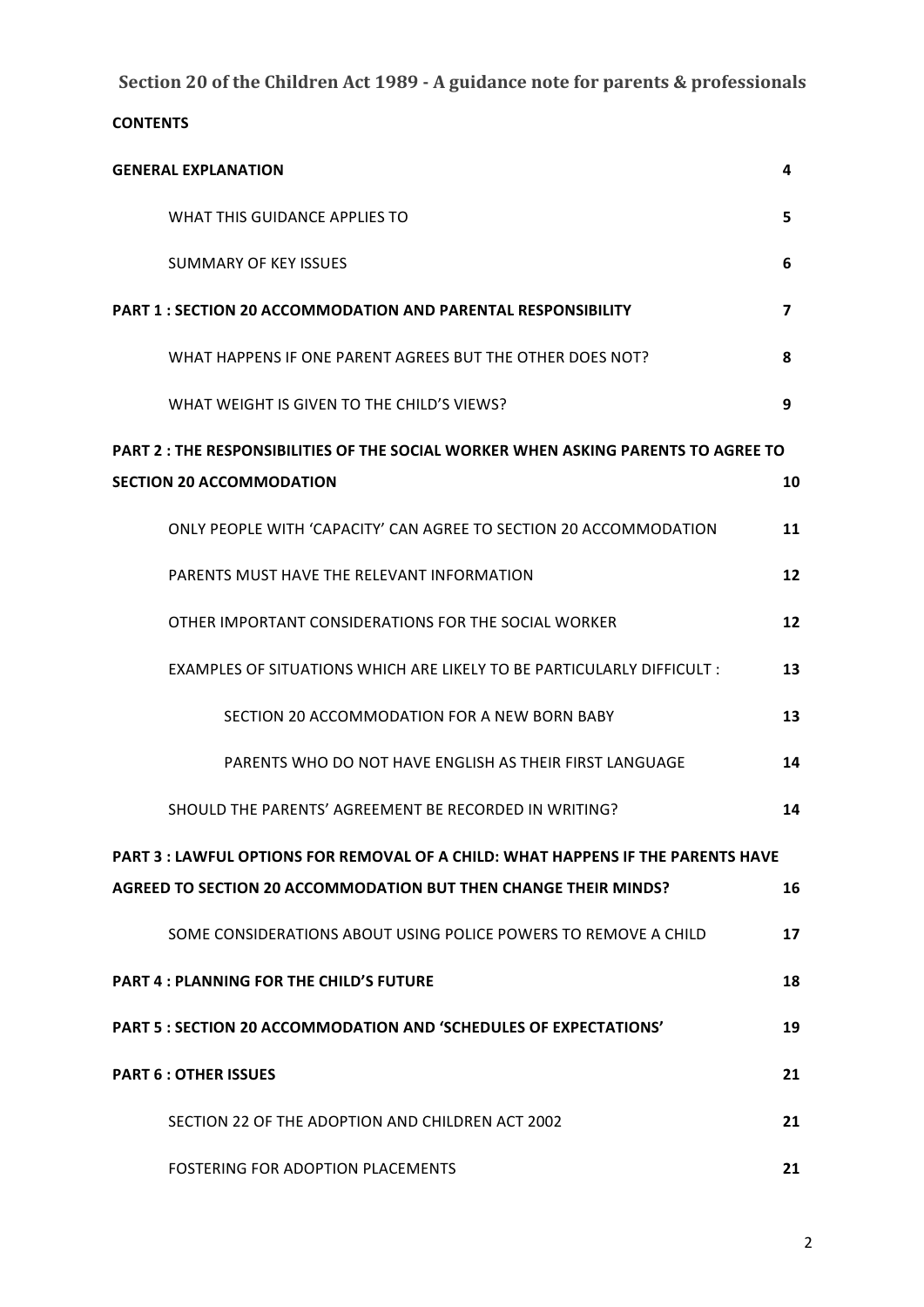| Section 20 of the Children Act 1989 - A guidance note for parents & professionals |    |  |
|-----------------------------------------------------------------------------------|----|--|
| REVIEW AND MONITORING OF A CHILD'S CARE PLAN                                      | 22 |  |
| MAKING PARENTS PAY FOR SECTION 20 ACCOMMODATION?                                  | 23 |  |
| PARENTS ON BAIL WITH A CONDITION NOT TO CONTACT THEIR CHILDREN?                   | 23 |  |
| <b>PART 7: POSSIBLE BENEFITS OF SECTION 20</b>                                    | 24 |  |
| <b>ANNEX 1 : TEXT OF SECTION 20 CHILDREN ACT 1989</b>                             | 25 |  |
| <b>ANNEX 2: MODEL AGREEMENT</b>                                                   | 27 |  |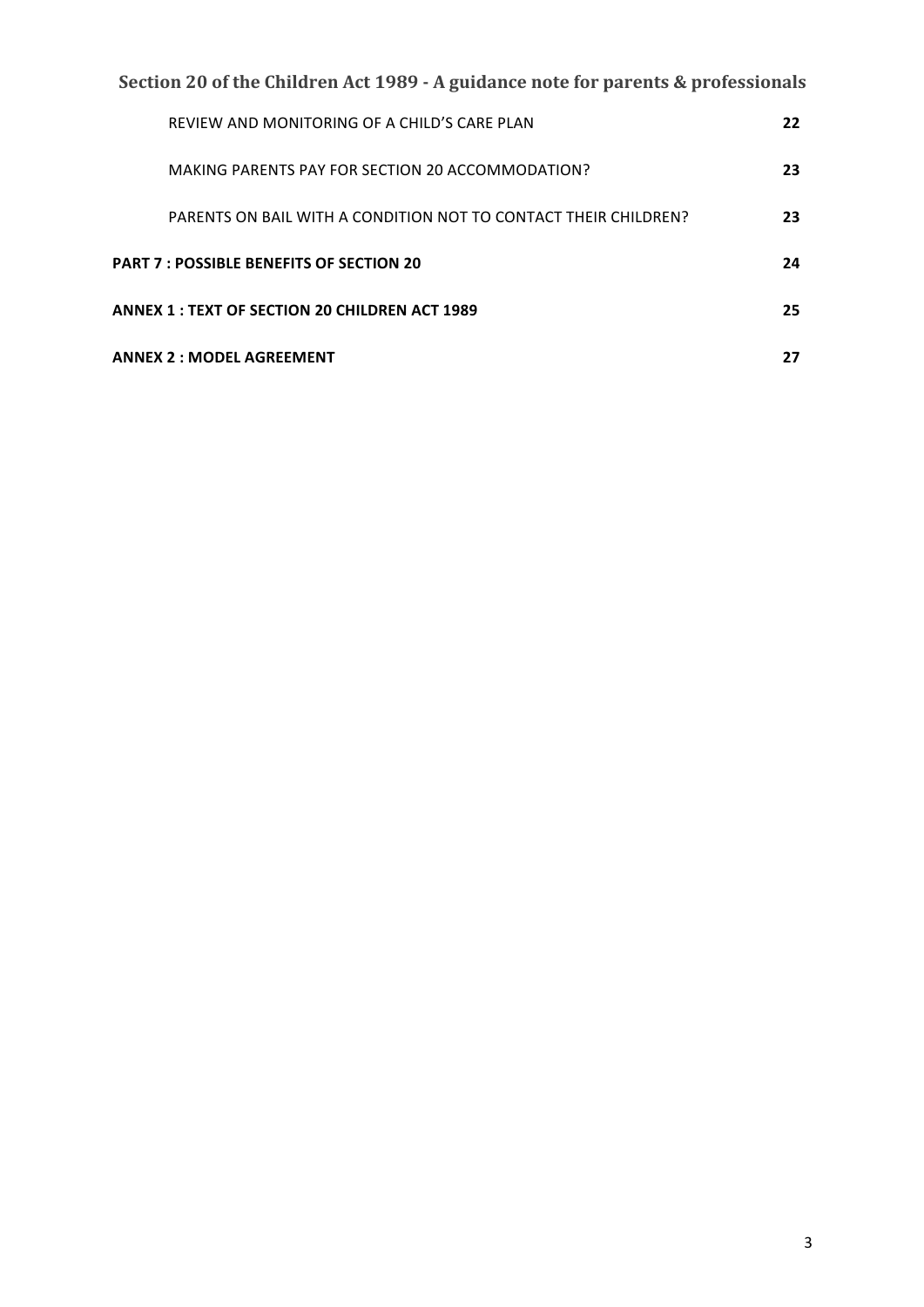#### **GENERAL EXPLANATION**

We've put the wording of Section 20 of the Children Act 1989 at the end of this Guidance, at Annex 1. We're going to use the abbreviation 's.20' to refer to section 20 in this document.

In brief, s.20 is about a local authority (social services / childrens' services) providing accommodation for children who do not have somewhere suitable to live. It is sometimes called 'voluntary care' or 'voluntary accommodation' because usually parents must agree to the child being accommodated.

S.20 'accommodation' is not just housing. It is taking a child into the care system by agreement rather than by court order. The local authority is responsible for taking care of the child while they are in s.20 accommodation.

This guide is about making decisions to use s.20 and how it should be done.

The guidance note is general guidance only and must not be treated as legal advice.

You can find more information on how a local authority must care for a child in s.20 accommodation in the Family Rights Group Advice Sheet 11: 'Duties on Children's Services when children are in the care system', available on the Family Rights Group (FRG) website (www.frg.org.uk). 

Children with nowhere to live include those who have no-one to look after them, for example, if they are refugees who have travelled to the UK on their own. They may also include those whose parents can't look after them for a period of time, due to illness or other difficulties.

A local authority may also offer to provide s.20 accommodation for a child when that local authority has made an application to court for a care or supervision order, or is thinking about making an application. If the parents consent (agree) to s.20 accommodation, their child will then move to foster care while the local authority carries out further investigations or the court case starts.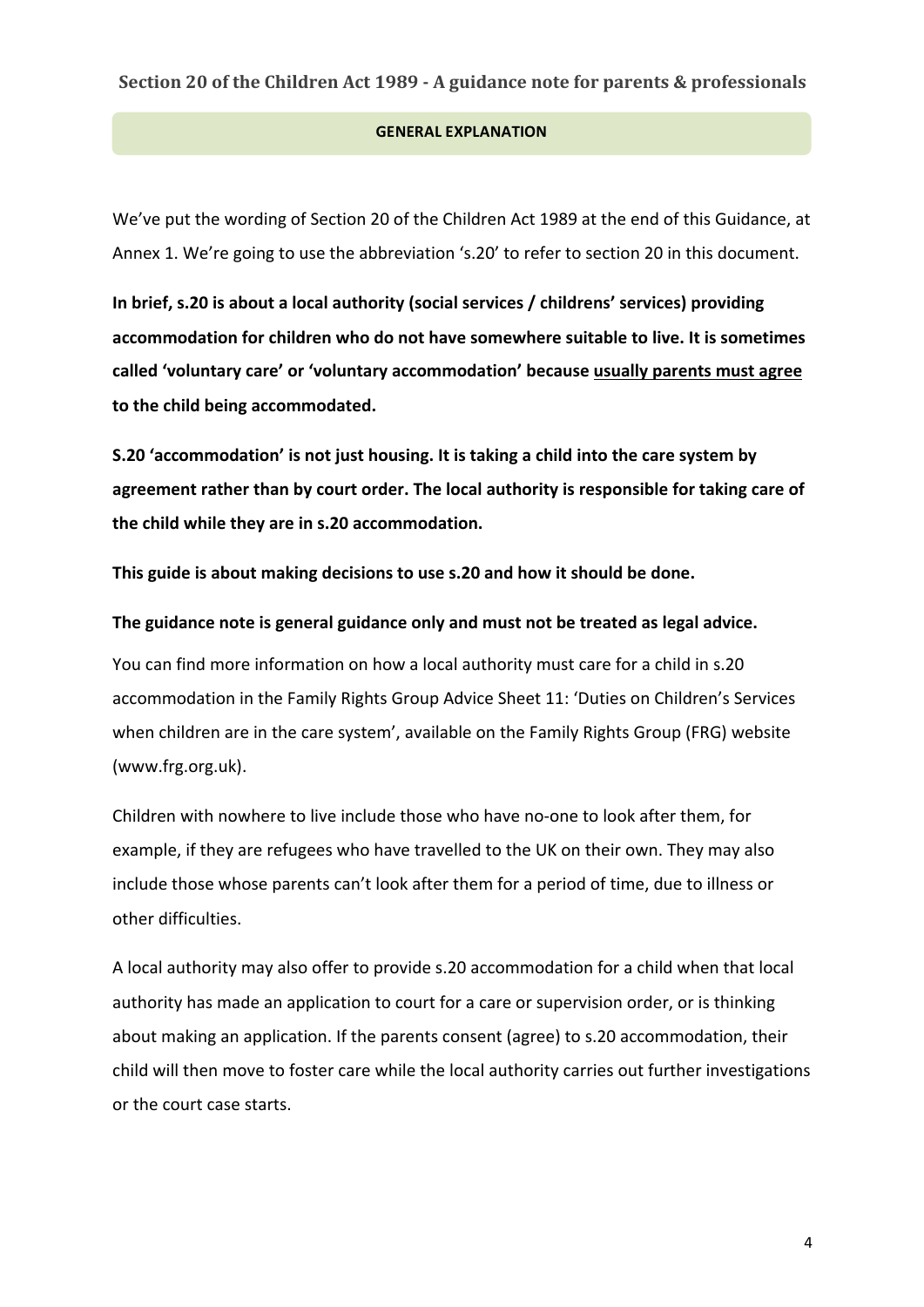**Section 20 of the Children Act 1989 - A guidance note for parents & professionals** Where parents agree their child should be accommodated under s.20, there is no need for a local authority to apply to court to get an order before the child is accommodated: the decision to accommodate the child is made by the local authority after obtaining the parents' consent. Because s.20 can be used without a judge first being involved, it is very important that it is only used when everyone understands what is happening and why. The court may still be involved later on if there is a dispute or if the local authority decide that the child really can't return home.

There have been a number of recent cases where judges have been critical of the use of s.20; for example, where children were accommodated for many months without a clear plan about their future. There have also been examples of parents who have complained that they did not understand what was involved in s.20 accommodation and it was not explained to them properly at the time.

We hope this guidance will be useful to parents, foster carers and professionals (e.g. social workers) in understanding when s.20 accommodation can be used and the implications of using or misusing it.

#### **WHAT THIS GUIDANCE APPLIES TO**

This guidance relates only to children aged under 16, as there are different considerations where young people aged 16 and 17 are accommodated under s.20 (For example over 16's can go or stay in the care system under s.20 against their parent's wishes and the local authority can agree their care plan with them directly).

At the date of writing, this guidance applies to England and Wales (not Scotland), but from April 2016, this part of the Children Act will no longer apply in Wales.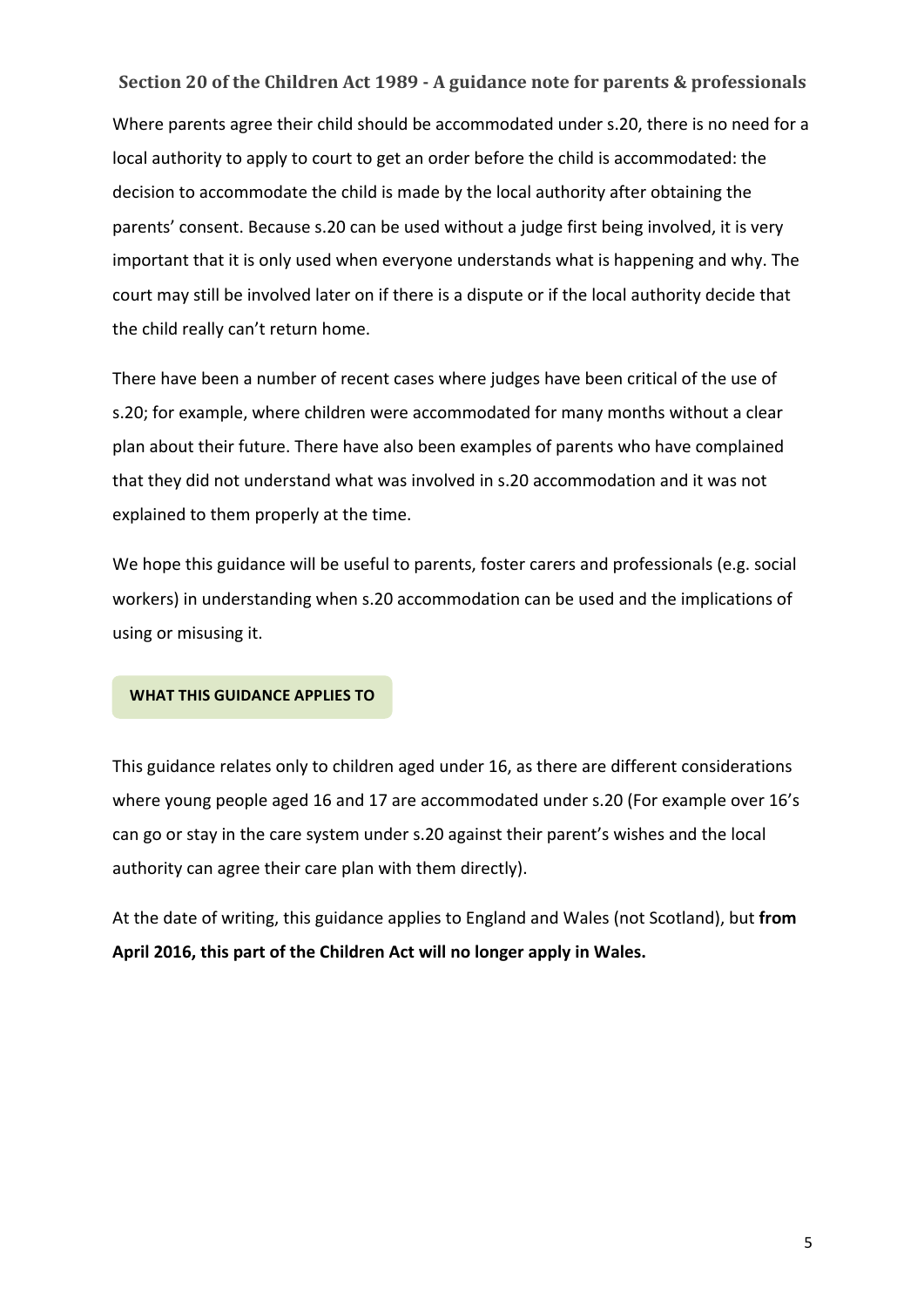#### **SUMMARY OF KEY ISSUES**

We set out the key points here and explain them in more detail below:

- 1. S.20 does NOT allow the local authority to share parental responsibility with the parents, who can remove their children from s.20 accommodation at any time. ('Parental responsibility' is a legal term which includes the right to make decisions for the child).
- 2. The social worker has a responsibility to make sure that parents are genuinely agreeing to s.20 accommodation. If the social worker is worried that the parents do not understand, the social worker should get further advice about what to do.
- 3. If the parents do not agree to s.20 accommodation, there are only two lawful options available to a local authority to remove a child from their care – either asking the police to exercise their powers to remove for a short period of time (up to 72 hours, see section 46 of the Children Act 1989) or by making an application to the court for an Emergency Protection Order or an Interim Care Order (these are temporary orders).
- 4. If a child goes into foster care under s.20, there should be clear plans about the child's future - if the local authority are worried that the parents can't look after the child in the long term, they must think about applying to the court for a care order, rather than letting the child 'drift' in s.20 accommodation. But they can use s.20 to accommodate a child whilst they carry out assessments that are needed before good decisions can be made for the child.
- 5. Any agreement that the parent is asked to sign should be written clearly and should be in simple, unambiguous terms. We have attached an example of a 'model written agreement' at Annex 2 to this Guidance, which has been kindly made available by Brighton & Hove City Council.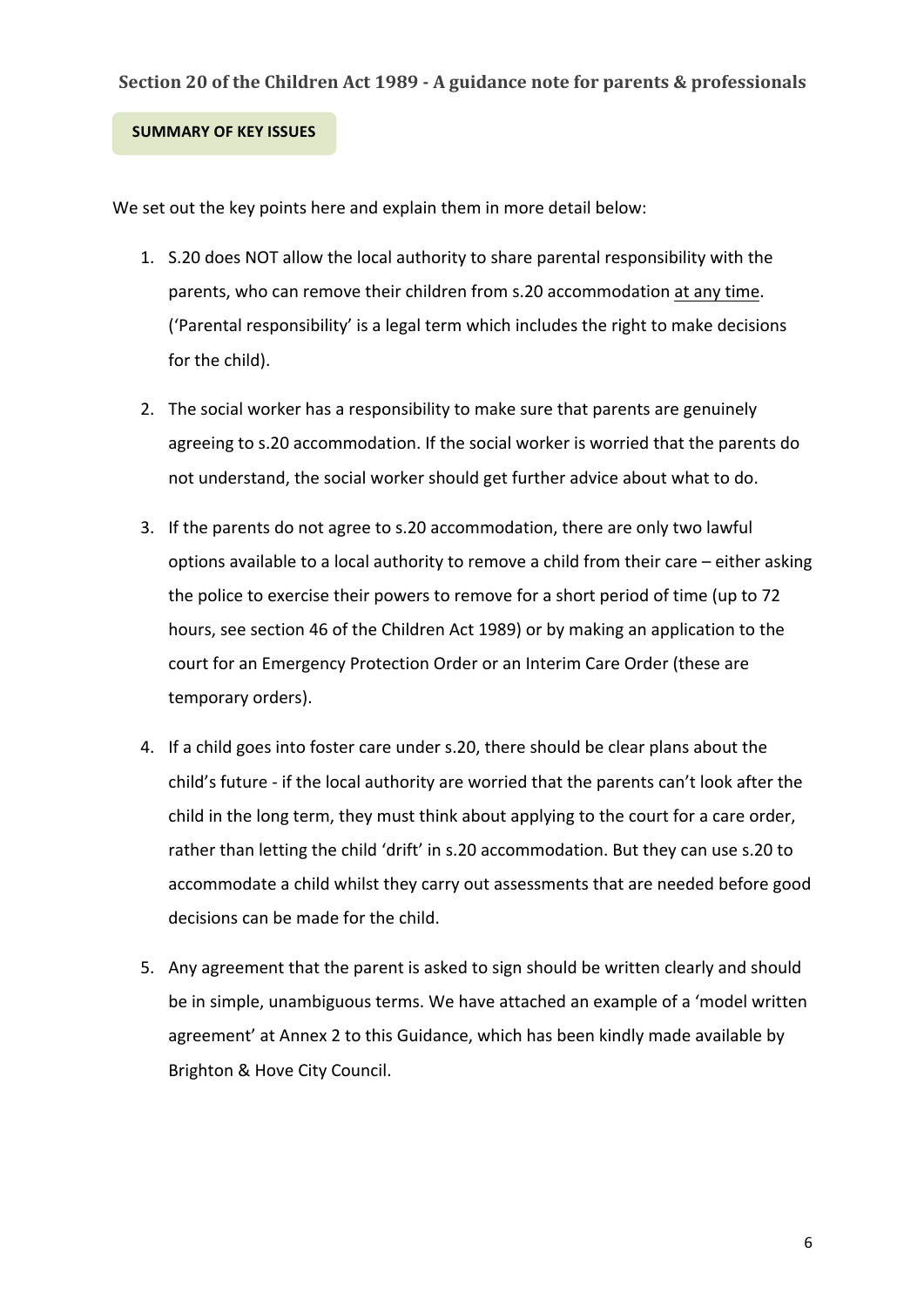#### **PART 1**

#### **SECTION 20 ACCOMMODATION & PARENTAL RESPONSIBILITY**

The local authority does NOT share parental responsibility with the parents if a child is accommodated under s.20. This is very different to the situation when a child lives away from home under a care order – then a local authority DOES share parental responsibility and is in charge of making most important decisions about a child's life; for example where he or she lives or who he or she has contact with.

These differences are very important. As long as it is practical, the local authority must agree the plans they make for the child with parents (and anyone else who has parental responsibility for the child); and since the local authority does not share parental responsibility under s.20, the parents can take their child home at any time UNLESS one of the following disagrees :

- Someone who has a child arrangements order which says that the child lives with him/her,
- Someone who has a special guardianship order, or
- Someone who has care of the child by a special order of the High Court (wardship this is rare).
- Before the decision of the court in the case of Re N [2015] (see below) it used to be common for local authorities to ask parents to agree a 'notice period' if they wanted to take their children home, for example 7 days. It is now clear that the courts are unlikely to consider this good practice, as the local authority has no power to require such a restriction on the parents' right to exercise their parental responsibility for their child. S20 doesn't allow a local authority to refuse to give a parent information about where the child is living.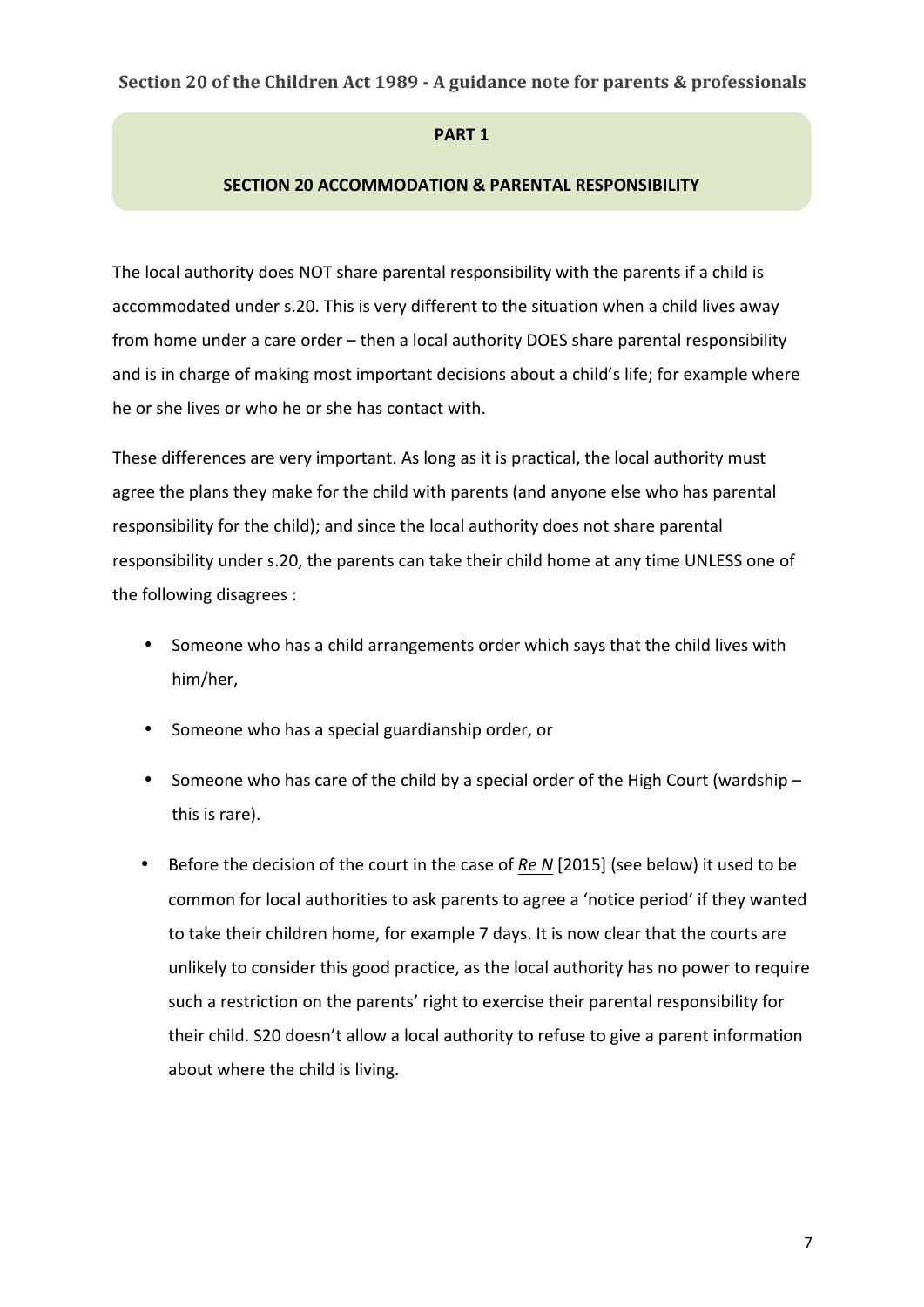**Section 20 of the Children Act 1989 - A guidance note for parents & professionals** If the parents won't agree to s.20 accommodation, their child can only be removed by court order or temporarily by the intervention of the police using their powers under section 46 of the Children Act 1989. We explain this in more detail below.

#### WHAT HAPPENS IF ONE PARENT AGREES BUT THE OTHER DOES NOT?

Sometimes, one parent agrees to s.20 accommodation but the other parent objects.

S.20(7) says that the local authority cannot provide accommodation for a child if there is someone who has parental responsibility for the child and who objects. If a local authority thinks that a child needs to be looked after by them and one parent objects they will usually need to apply to court for an order to allow that (or in emergency the police may remove the child temporarily  $-$  see below).

If a parent cannot be found, this does not prevent s.20 being used if the other parent / anyone else with parental responsibility agrees, but as a matter of good practice, a local authority should always try to get the consent of everyone who has parental responsibility.

S.20 only requires the consent of anyone who holds 'parental responsibility'. Not every father will have parental responsibility for his children, but he will if he is on the birth certificate of his child, registered after 1 December 2003, or was married to their mother when the child was born. Other people who *may* have parental responsibility for a child include their Special Guardians, people who are named in a child arrangements order as a person that the child lives with, civil partners, step parents and second same-sex parents (depending on the circumstances). See FRG Advice Sheet 2: 'Parental Responsibility' for more information on the many ways to obtain parental responsibility.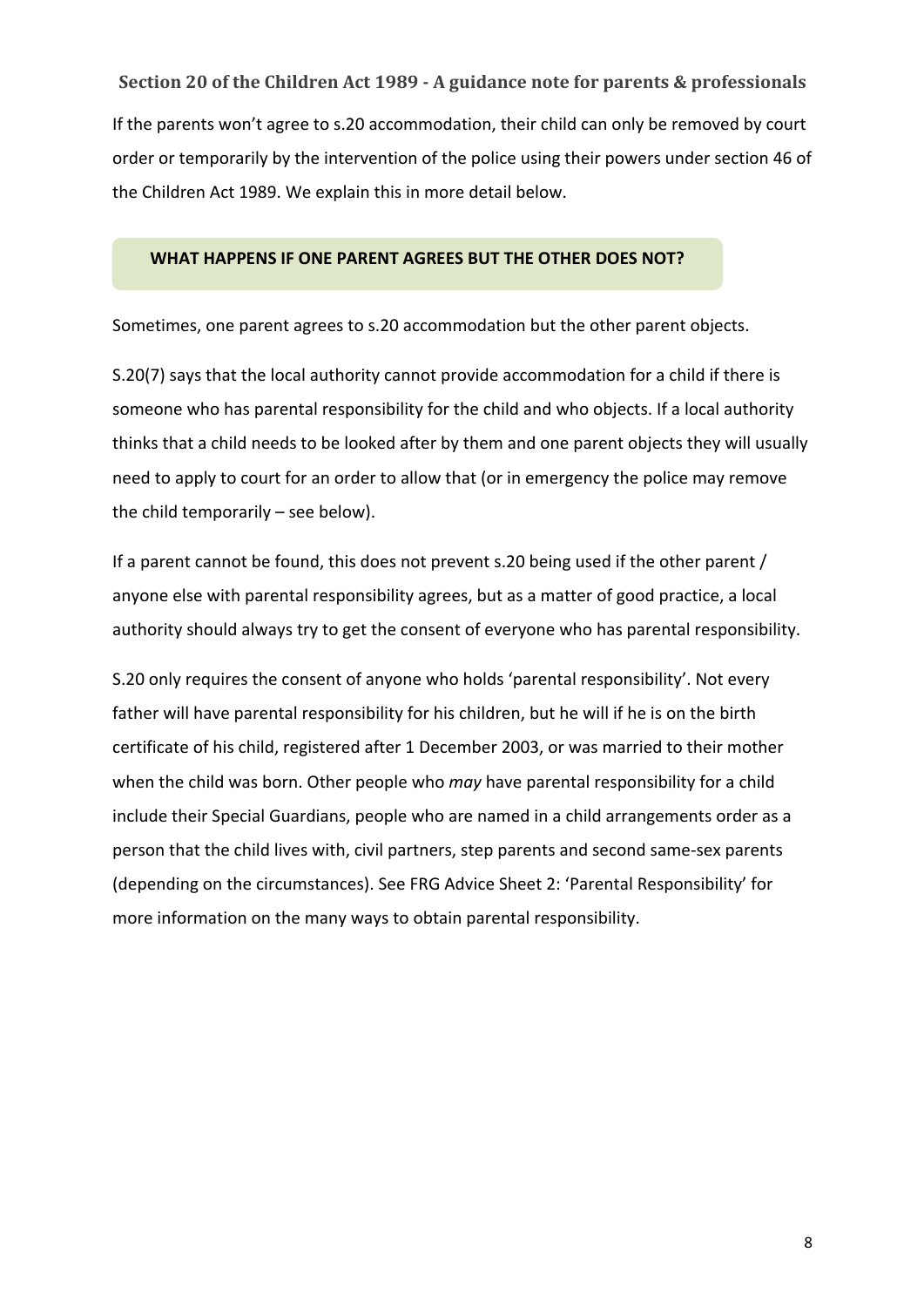### **WHAT WEIGHT IS GIVEN TO THE CHILD'S VIEWS?**

Under s.20(6), the local authority should make an effort to find out what the child thinks about s.20 accommodation and give 'due consideration' to the wishes and feelings of the child. 

Obviously, for a very young child, this is not going to be possible. Older children (under 16) should be listened to but will not be able to veto a decision about s.20 accommodation if their parents agree to it and the local authority think such accommodation is consistent with the child's welfare.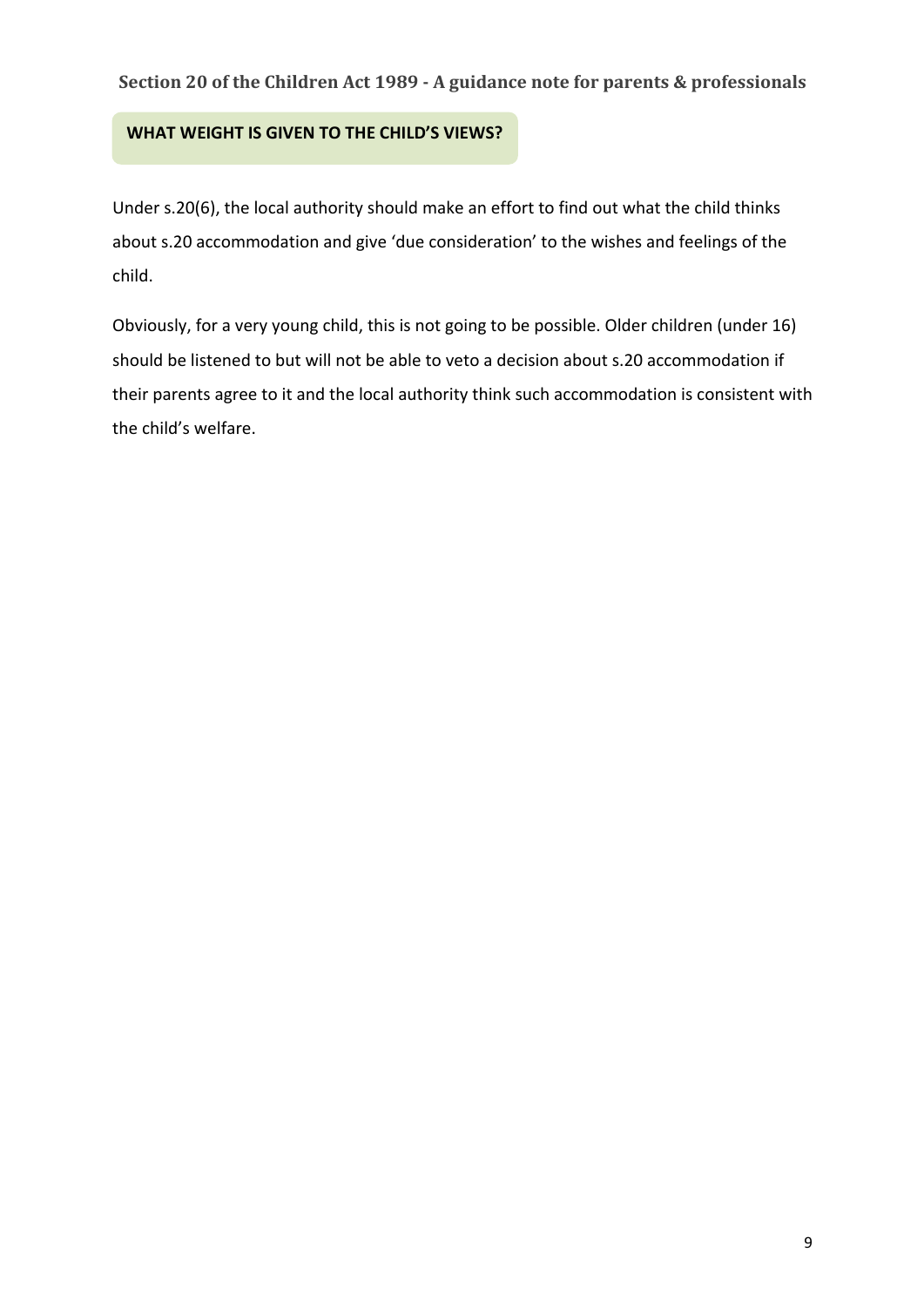# **PART 2**

# **THE RESPONSIBILITIES OF THE SOCIAL WORKER WHEN ASKING PARENTS TO AGREE TO SECTION 20 ACCOMMODATION**

There have been a number of important legal cases which dealt with s.20 accommodation which went wrong because the parents did not understand what was going on, felt pressured into agreeing, or where matters were left to drift for many months without clear plans about their child's future.

These are some important recent decisions:

- *Re CA* (A Baby) [2012] EWHC 2190 (Fam)
- *Williams and Another v London Borough of Hackney [2015] EWHC 2629 QB*
- Medway Council v M and T (By her Children's Guardian) [2015] EWFC B164
- Re N (Children) (Adoption: Jurisdiction) [2015] EWCA Civ 1112

These cases set out useful guidance that we think it would be useful for social workers to read. They can be found at www.BAILII.org. This guidance note is based on what those cases say. 

It is important that professionals understand what the court has said is important about the use of s.20 accommodation. A local authority that places a child in s.20 accommodation without meeting the necessary legal requirements, is not only separating parents and children unlawfully and causing emotional harm to the family, but also running a risk that at some later stage a court may find them to have acted unlawfully. The court could then order the local authority to pay compensation to the parents and / or the child for breach of their Article 8 right to respect for their private and family life under the European Convention of Human Rights.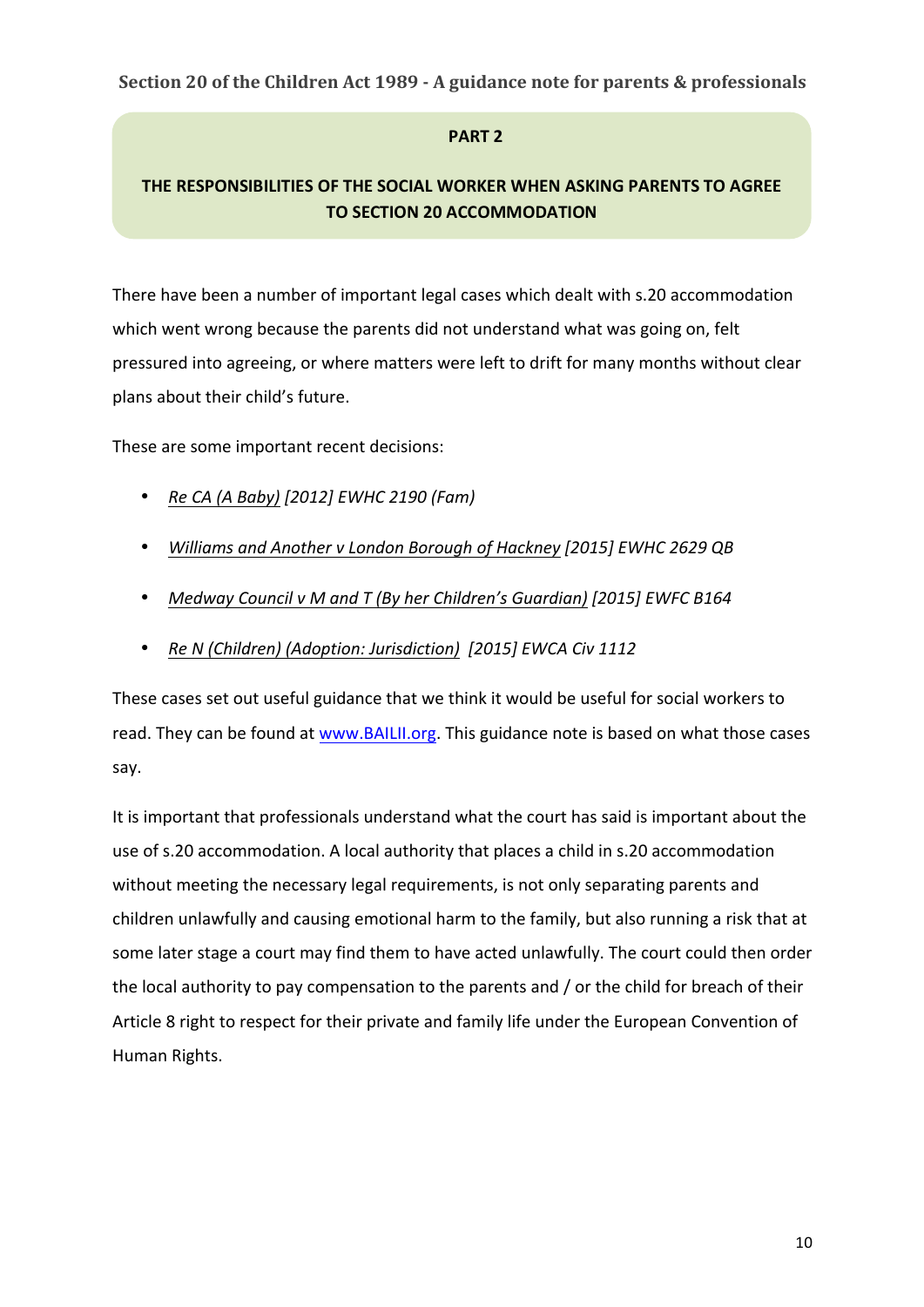#### **ONLY PEOPLE WITH 'CAPACITY' CAN AGREE TO SECTION 20 ACCOMMODATION**

Every parent who is able to make decisions has the right to agree to s.20 accommodation for their child. Being able to make decisions is described by lawyers as 'having capacity'. If they don't have capacity, parents cannot give genuine consent to s.20 accommodation and the social worker will have to get further advice about what to do next.

The issue of 'capacity' is explained in sections 2 and 3 of the Mental Capacity Act 2005. If an adult has either a permanent or temporary problem with their mental functioning, they will be said to 'lack capacity' to make a decision if they:

- Can't understand the information which is relevant to the decision; OR
- Can't retain the information about the decision; OR
- Can't use or weigh up that information as part of the decision making process; OR
- Can't communicate their decision, by speech, sign language or any other means;

The social worker is under a personal duty to be satisfied that the parents have capacity to give their consent. Obviously, someone who is unconscious in hospital does not have capacity to make decisions, but other examples are not so clear-cut. Capacity can change over time and may depend on what kind of decision a parent is being asked to make. For example, a parent may have capacity to decide what they want to eat that day but NOT have capacity to make decisions about more complicated issues. If there is doubt about whether or not someone has capacity, then an expert assessment will be needed and the social worker should take urgent advice.

A person's capacity can fluctuate (change) – for example somebody who has mental health problems but who normally has capacity to make decisions may lose that capacity in moments of very high stress.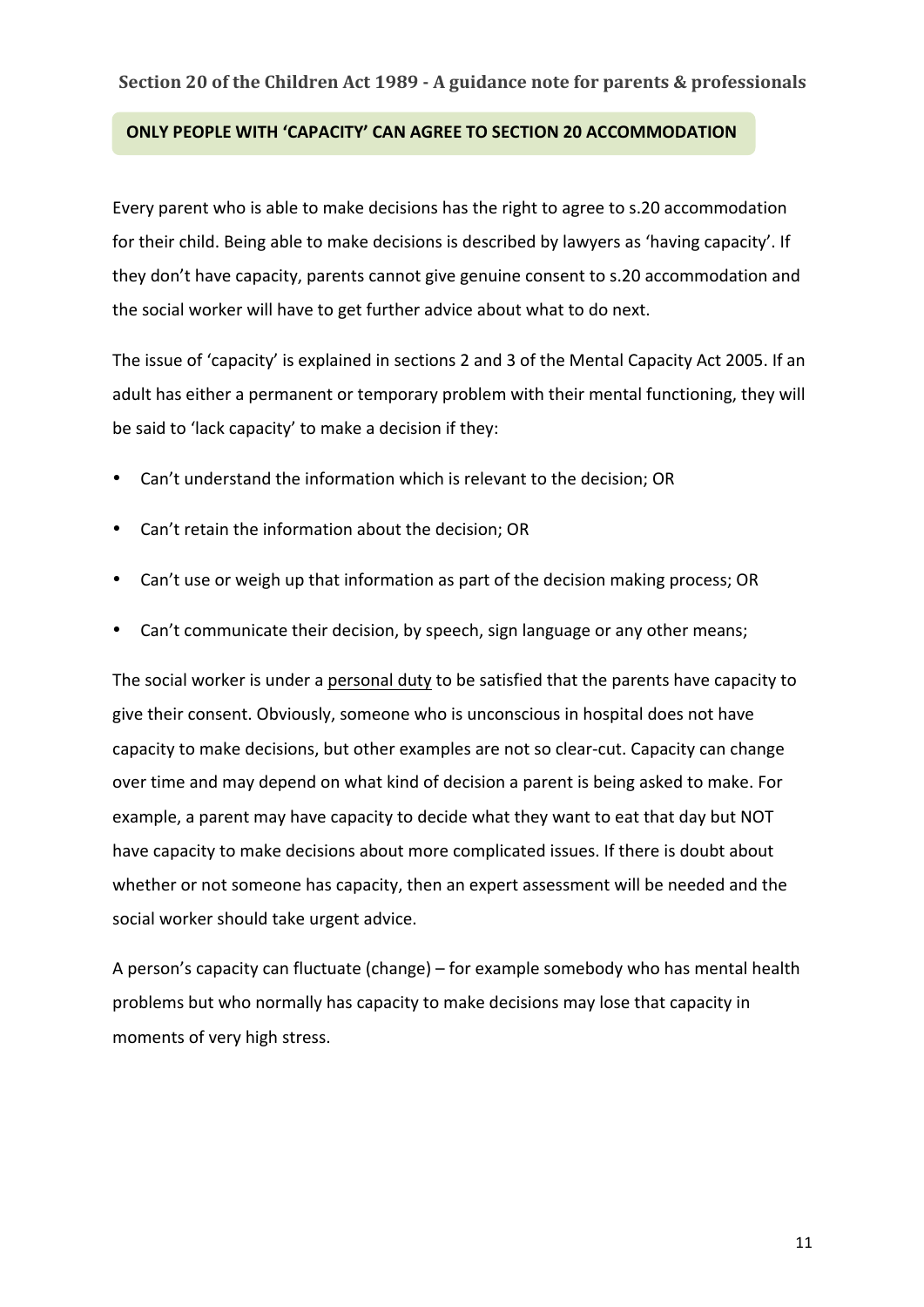#### **PARENTS MUST HAVE THE RELEVANT INFORMATION**

Once a social worker is satisfied that a parent has the legal capacity to decide about s.20 accommodation, the next important issue is to ensure that the parents have the relevant information in order to make the best choice for their child.

Some useful questions for the social worker to ask are whether or not the parents:

- understand the consequences of consent or refusal?
- appreciate the full range of choices available?
- know all the relevant facts?

There could be particular problems when dealing with parents who do not speak English as their first language or who are unfamiliar with the child protection system in this country. Care will have to be taken to ensure that they understand what is being discussed, by using interpreters if necessary. We discuss this further below.

### **OTHER IMPORTANT CONSIDERATIONS FOR THE SOCIAL WORKER**

Once a social worker is satisfied that the parents have both capacity and the relevant information to make a decision, the case law identifies further important principles which the social worker should consider:

- The current physical and psychological state of the parent, whether or not they have a lawyer, or have been encouraged to seek legal advice.
- Whether it is necessary for the child's safety to be removed at this time or whether it would be fairer to seek a care order from the court. If the situation appears to be particularly urgent and serious, it is usually better to seek a court order. Courts are able to make orders at short notice in cases of emergency, even out of normal office hours.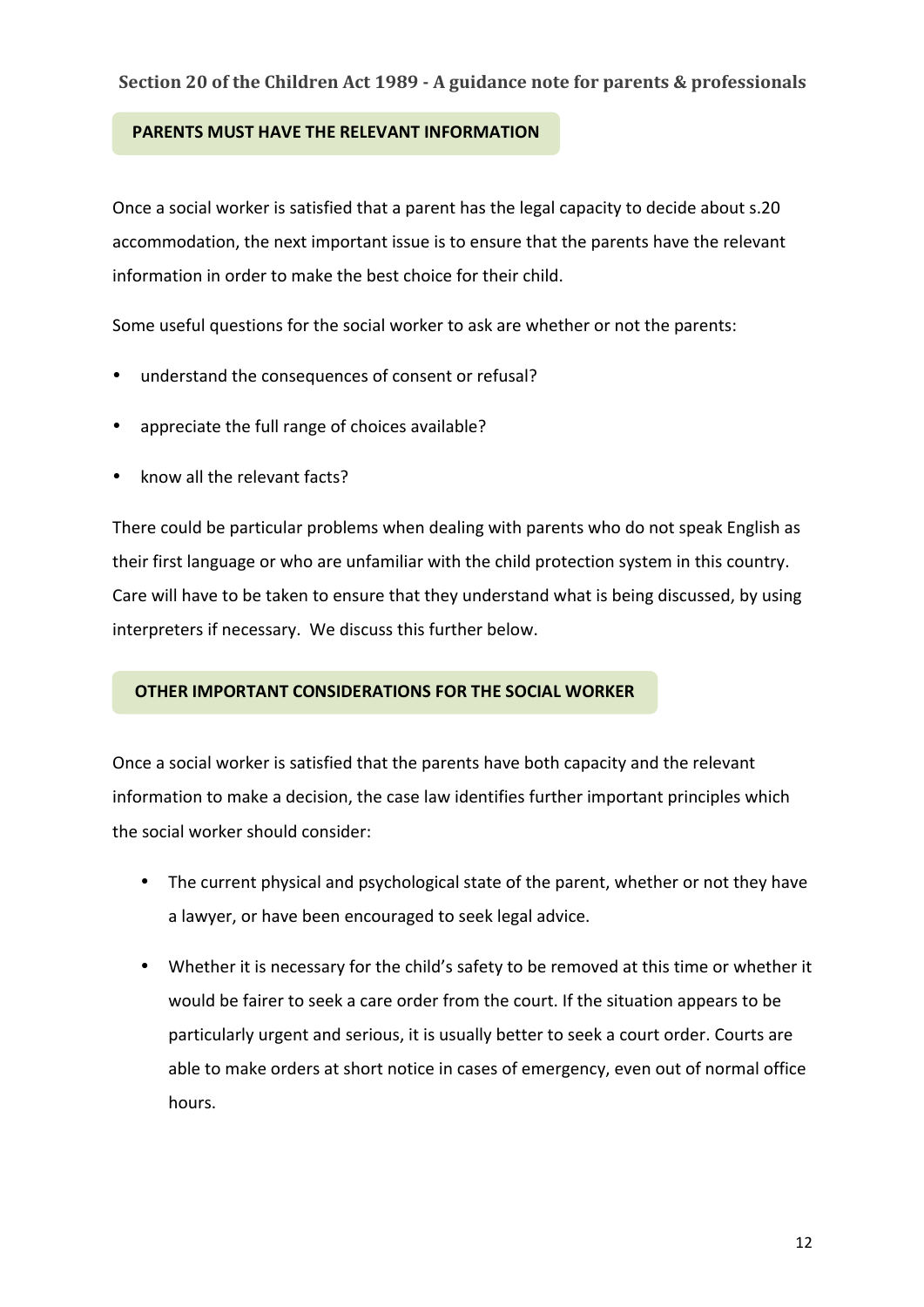- Removing a child to live with unrelated foster carers under s.20 must be a necessary and proportionate response to the local authority's concerns about a child's welfare - if there is some other safe alternative that allows a child to remain at home or with family members, removal is unlikely to be necessary and proportionate.
- Parents must be told they have a right to take legal advice.
- Parents must be told they have a right to withdraw their consent to s.20 accommodation at any time - they do not have to give the local authority advance warning and they should not be asked to do this.

### **EXAMPLES OF SITUATIONS WHICH ARE LIKELY TO BE PARTICULARLY DIFFICULT :**

#### **SECTION 20 ACCOMMODATION FOR A NEW BORN BABY**

This is likely to be a very high-pressure and stressful situation. The courts have said that s.20 can be used to accommodate babies, but clearly the social worker is going to have to take extra care to make sure the parents understand what is going on and are not feeling under pressure to 'agree' to something they don't want.

The courts have also made it plain that the practice of having a police officer present or nearby during discussions about s.20, with the explicit or implied threat of "if you don't agree, the police officer will remove the child" is completely unacceptable.

Therefore, if a social worker has serious concerns about the safety of a new-born baby, it is likely to be a better course of action to seek a court order rather than the parents' consent to s.20 accommodation.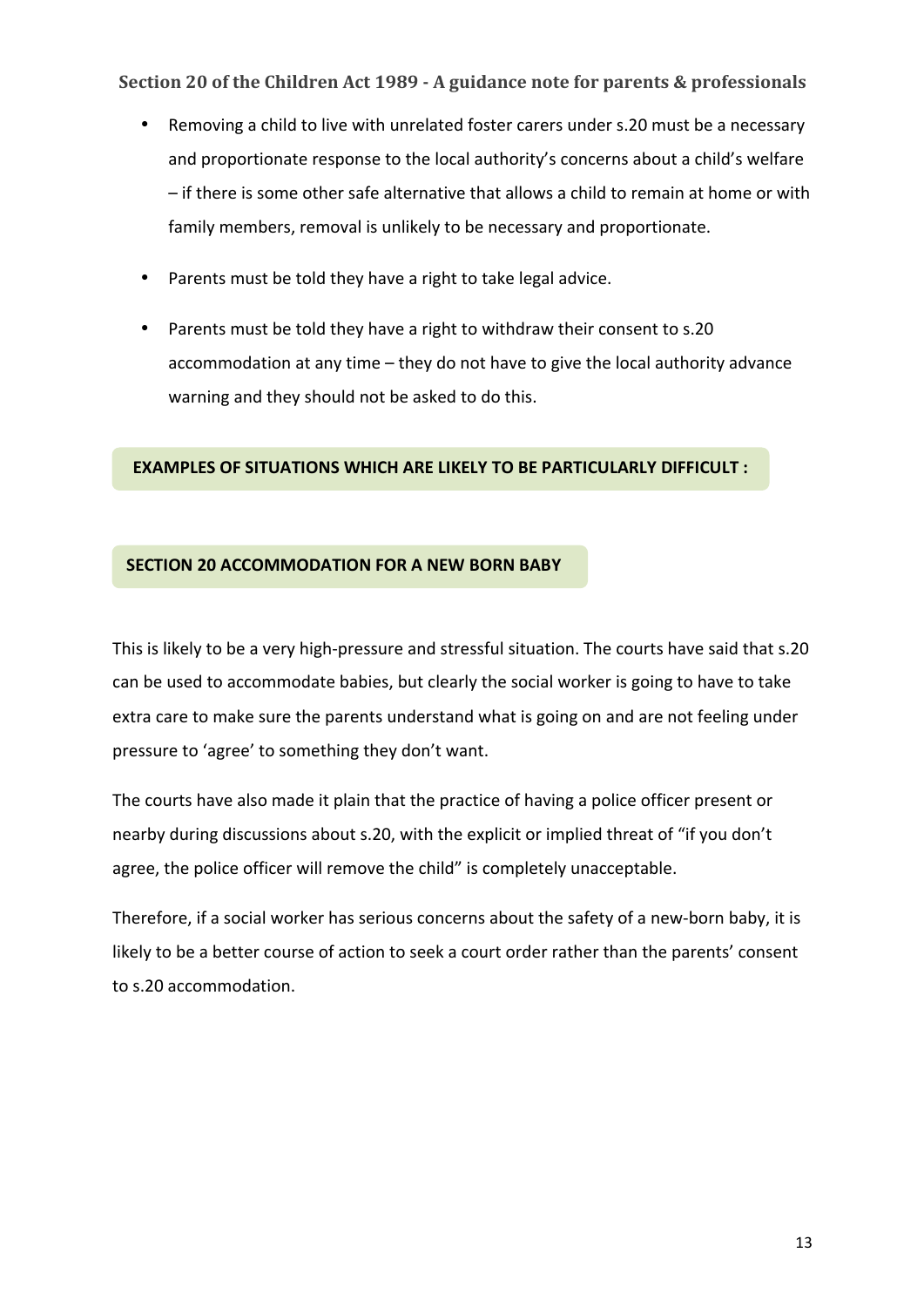#### **PARENTS WHO DO NOT HAVE ENGLISH AS THEIR FIRST LANGUAGE**

If the social worker thinks the parents are having difficulties communicating in English, this has obvious implications for their ability to give real consent under s.20.

The social worker will need to consider getting help from a qualified interpreter and thinking about how relevant documents can be translated. If it is not possible to translate the documents before asking the parents to sign any written consent, it is sensible to record in the document that it has been read to the parent and explained in their first language.

#### **SHOULD THE PARENTS' AGREEMENT BE RECORDED IN WRITING?**

There is no legal requirement for this to happen but it is always a good idea to get the parents to sign a document saying that they consent to their child being accommodated under s.20. Local guidance from His Honour Judge Bellamy, published by the Leicester Family Justice Board in January 2016, suggested that, as a minimum, such a document should contain:

- The names of the parents
- The names and dates of birth of the relevant children
- The name and status of the professional who is getting the parents' agreement
- The date, time and place where the document is signed
- Some details about what contact there is going to be between the parents and the child(ren).

We agree that is sensible and good practice.

Whether or not the parents' consent is obtained in writing, it is sensible for the social worker to make their own written notes as soon as possible about what happened.

A 'model written agreement' is set out at Annex 2 at the end of this guidance. Many Local Authorities have long tick box forms setting out what sorts of decisions a parent does and does not agree can be taken by a foster carer or local authority on their behalf (from medical treatment to school trips). These can be confusing and care must be taken to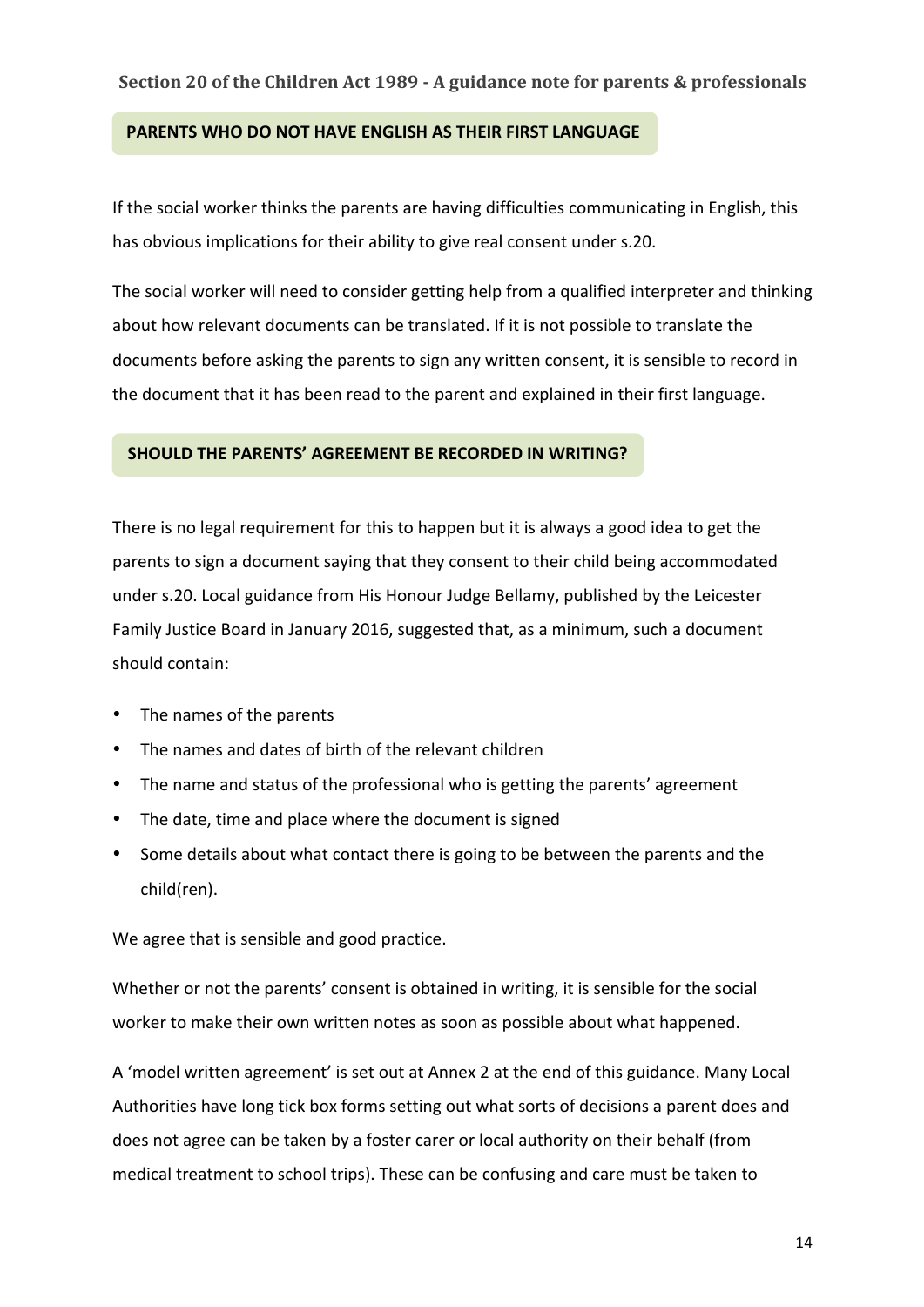explain them to parents and to sensitively make sure that literacy difficulties are not affecting their ability to understand what they are signing.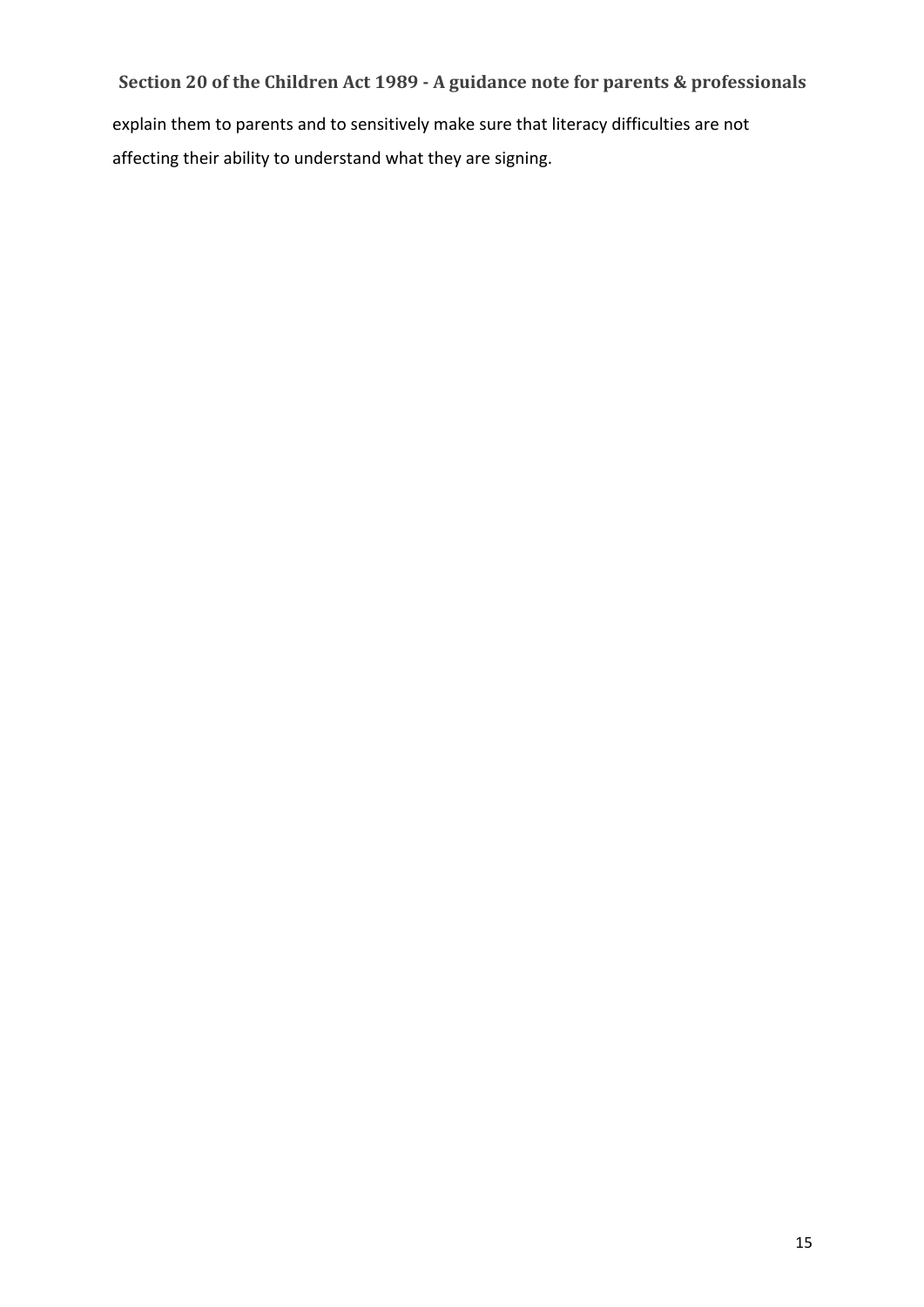#### **PART 3:**

# LAWFUL OPTIONS FOR REMOVAL OF A CHILD: WHAT HAPPENS IF THE PARENTS HAVE **AGREED TO SECTION 20 ACCOMMODATION BUT THEN CHANGE THEIR MINDS?**

If the parents do not want their child to remain in s.20 accommodation, they can withdraw their consent at any time and ask that their child is returned to their care.

If the local authority thinks that returning the child to the parents would not be the best thing for the child, they have only two lawful options to prevent the child returning:

- Request that the police exercise their powers to take a child to a place of safety for up to 72 hours under section 46 of the Children Act 1989. This is sometimes (wrongly) called a Police Protection Order but it is NOT an order as the court is not involved; the Children Act 1989 allows the Police to act without a court order for this short period only. OR
- Apply to the court for an Emergency Protection Order or Interim Care Order.

In some situations, parents might be better off if there was an application for a care order. Some of the benefits of being 'in court' are:

- The court will be in charge of checking over the local authority's plans for the child and will make sure that a strict timetable of 26 weeks applies by which time a final decision must normally be made.
- The court can make orders about contact between the parents and child (section 34 of the Children Act 1989) if the children are removed.
- The child will have an independent Children's Guardian appointed by the court to represent their interests. The child will qualify for legal aid and will be represented at court by a lawyer.
- The parents have an automatic entitlement to legal aid in care proceedings and will therefore have the benefit of free legal representation and advice.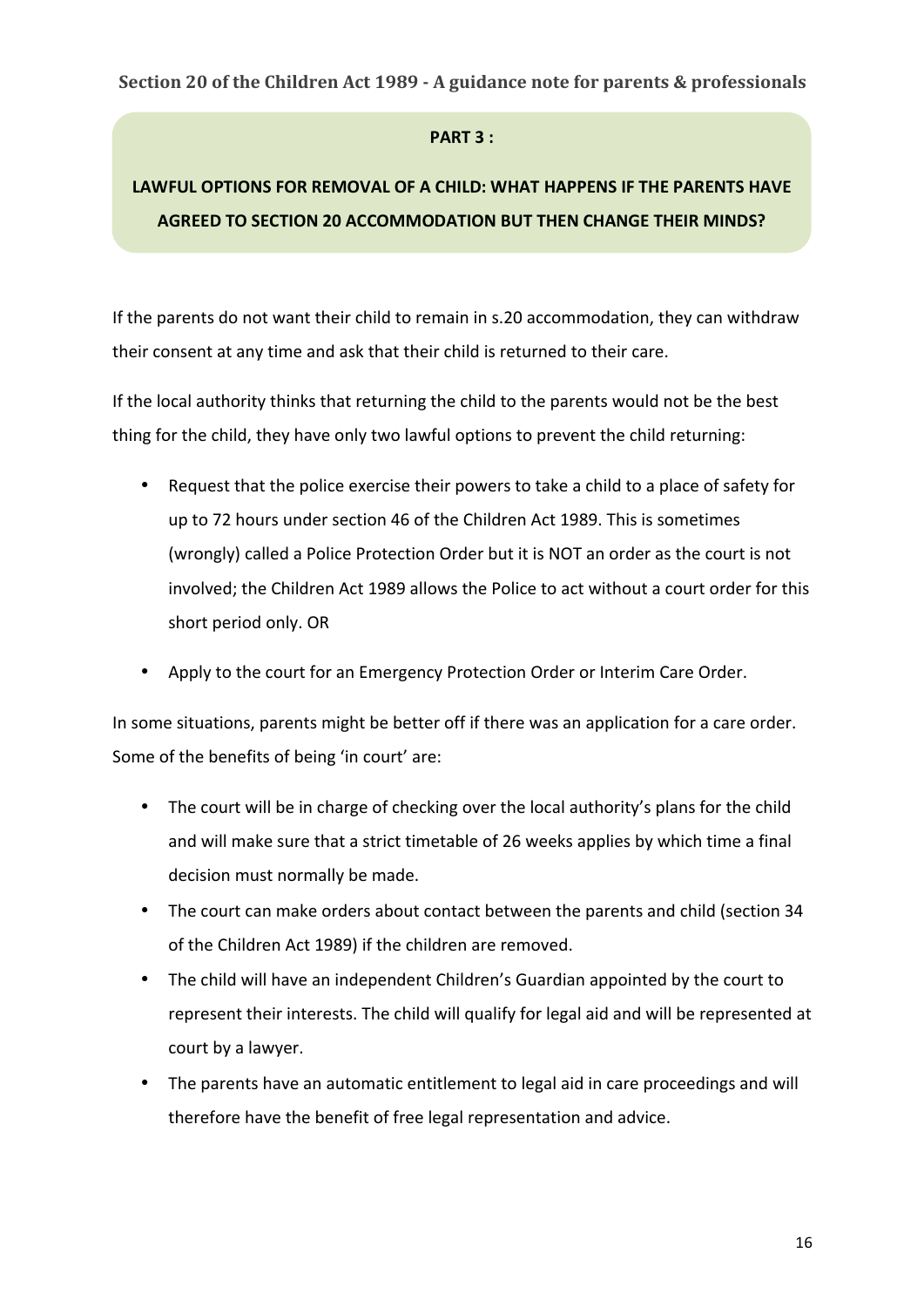• The court might not authorise the removal of the children. A judge can refuse to make an interim care order or emergency protection order if they think the local authority has got things wrong.

#### **SOME CONSIDERATIONS ABOUT USING POLICE POWERS TO REMOVE A CHILD**

As a general rule, the separation of a parent and child should usually be a decision for a court. If it is possible to seek a court hearing, that should be done. The police should not be asked to use their powers of protection to bypass the court and the parent having a fair hearing about removal. Police protection should not be used because it is considered quicker or easier at the end of a working day. Courts are able to make orders at short notice in cases of emergency, even out of normal office hours.

If a decision is taken to remove a child under police protection rather than go to court, there must be wholly exceptional reasons for this. Those involved would need to show not only that there was a need for separation, but that this need has arisen because no other reasonable steps could be taken to keep the child safe WHILST a court hearing was arranged. The local authority has to try very hard to make alternative arrangements so that the decision can be made by the court. For example, if for some reason a child cannot safely remain at home – can they stay with a friend or grandparent overnight until a hearing at court can be arranged to decide what should happen next?

It is vital that full and detailed records of the decision-making process are kept, and that those involved set out clearly what efforts were made to obtain a court hearing and why the risk could not be managed until that hearing.

Misuse of police protection to remove a child can result in unfairness and human rights breaches, and the court may hold detailed enquiries as to why this has happened and may award compensation.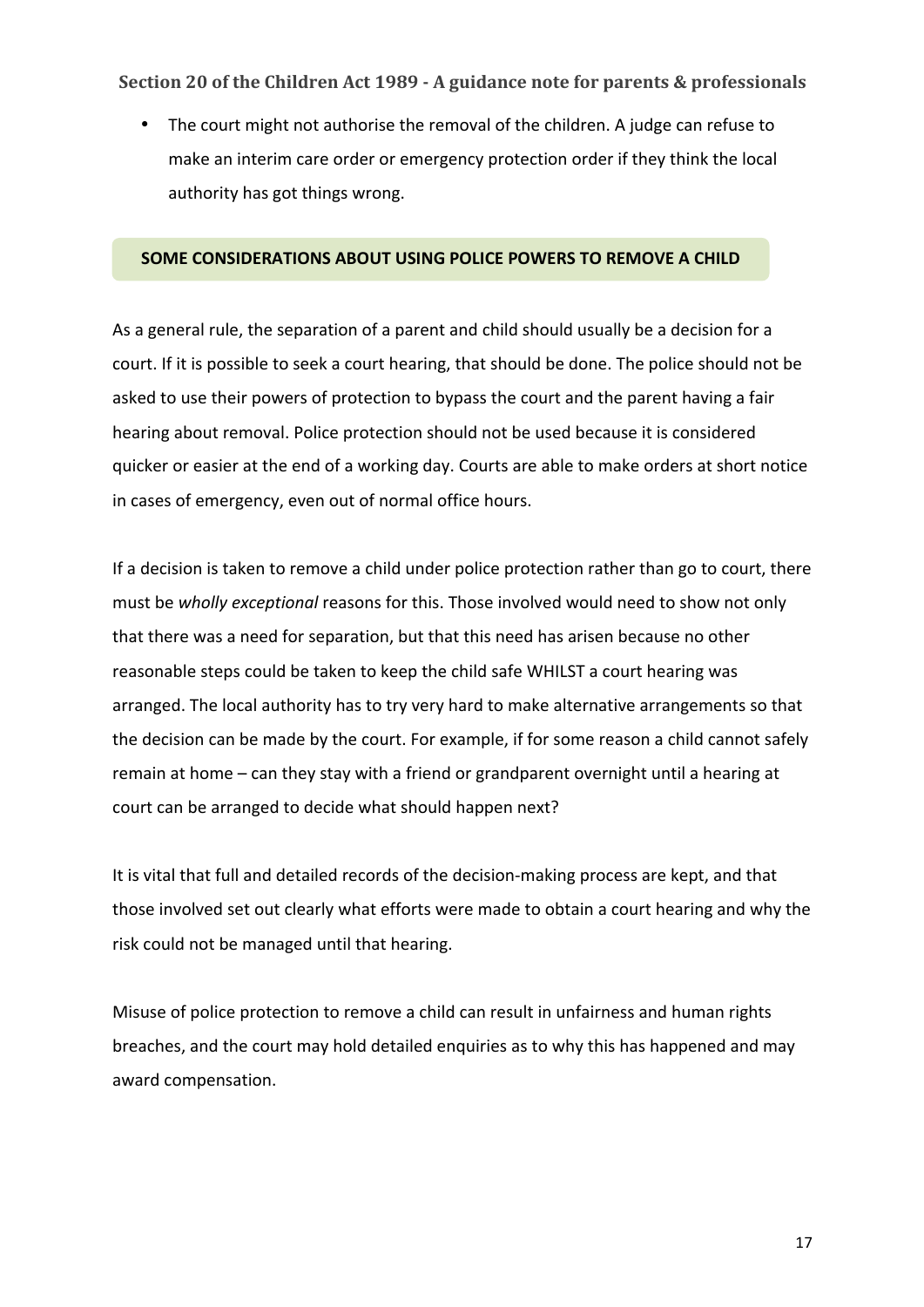#### **PART 4:**

#### **PLANNING FOR THE CHILD'S FUTURE**

The cases set out above have highlighted the courts' serious concerns about s.20 accommodation which goes on for too long, particularly if the child is just 'drifting' in that time and there are no clear plans about whether or not the child should return to the parents or be looked after permanently by someone else. Delays in decision making for children are generally considered to have a very negative impact on children unless such delay is 'planned and purposeful'.

His Honour Judge Bellamy (the Designated Family Judge for Leicester) issued guidance in January 2016 which states that s.20 is NOT intended to be a long term alternative to care proceedings but is rather a 'short term measure pending the commencement of care proceedings' (paragraph 18). The Guidance suggests that any child who is accommodated for more than 3 months should have their case reviewed by senior management. That is just the view of one judge but others are likely to hold similar views in light of the case of Re N.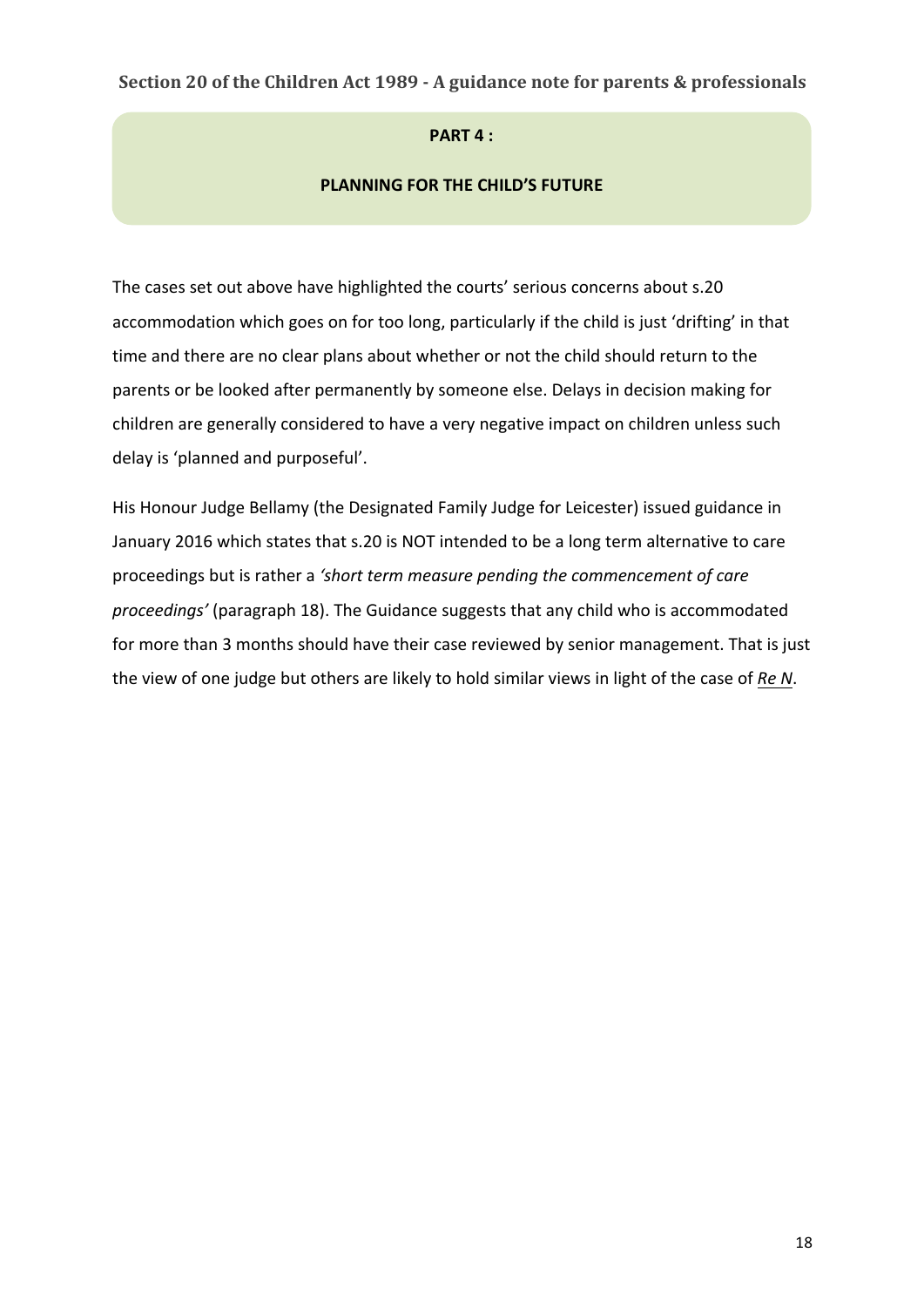#### **PART 5:**

#### **SECTION 20 ACCOMMODATION AND 'SCHEDULES OF EXPECTATIONS'**

Often, s.20 agreements go hand in hand with other written documents, often called 'schedules of expectations' or a 'written agreement', which set out what the local authority would like the parents to do or stop doing, while their child is in foster care. These documents are not legally binding or enforceable, but they are often relied on in evidence in later care proceedings to show that parents were given the opportunity to make changes and whether or not they have been able or willing to do so.

Any document which sets out expectations about people's behaviour needs to be as clear as possible, otherwise it can cause problems later if parents and professionals disagree about what the rules were and why.

If parents are asked to sign any document by the local authority, they may have a number of questions or concerns. Asking these questions or being reluctant to sign should not in itself make professionals consider that the parent is either hostile or unreasonable. The following issues may be relevant for parents:

- If you don't want to sign, you don't have to.
- Don't sign unless you understand every single bit, and you've been told clearly what will happen if you don't stick to it.
- If you have a lawyer, you should ask for legal advice BEFORE you sign it. If you don't have a lawyer but you want one, you could say that you want the local authority to hold a 'pre-proceedings' meeting, so that you can have free legal advice about the agreement.

NB: Unless there are care proceedings (a court case begun by social services) only parents who are receiving state benefits or have a very low income AND who can show they are the victim of domestic abuse OR who can show they are taking steps to protect a child from abuse will qualify for free legal advice, and solicitors can be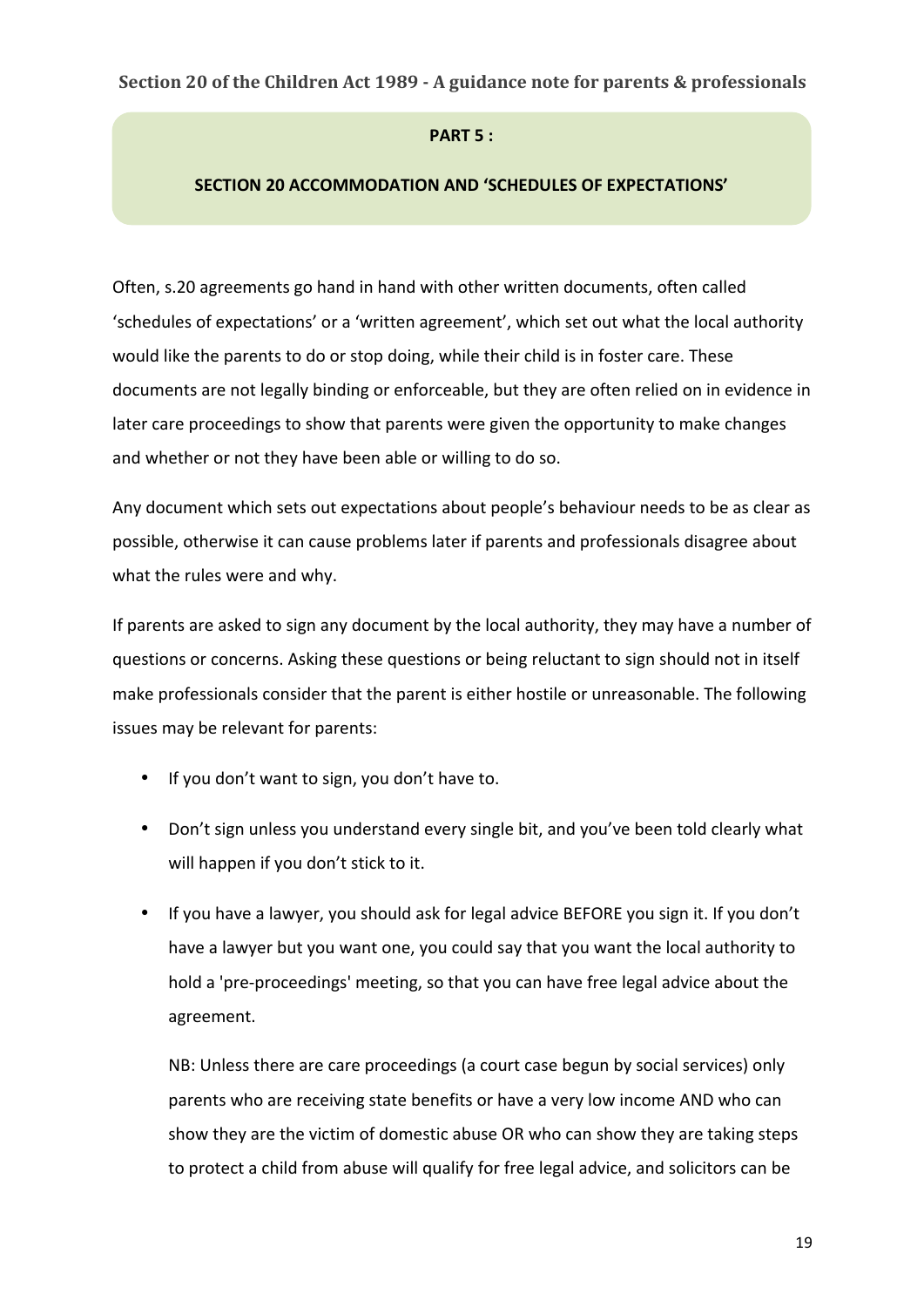hard to find locally. At the point where the local authority issue a formal letter saying that they are considering care proceedings and are calling a 'pre-proceedings' or 'Public Law Outline' (PLO) meeting to see if care proceedings can be avoided, all parents qualify for free advice and representation at meetings regardless of finances. If you get a letter like this you should take it to a local legal aid lawyer (you can find one by searching www.gov.uk).

- If you think that something isn't fair, say so.
- If you're willing to do what is being asked, but you want help, ask for that help to be identified and put in the agreement.
- Never ever sign a schedule of expectations if you don't intend to stick to it  $-$  your position is made worse by signing it and not doing it than by not signing it in the first place.
- S20 doesn't allow a local authority to refuse to give a parent information about where the child is living.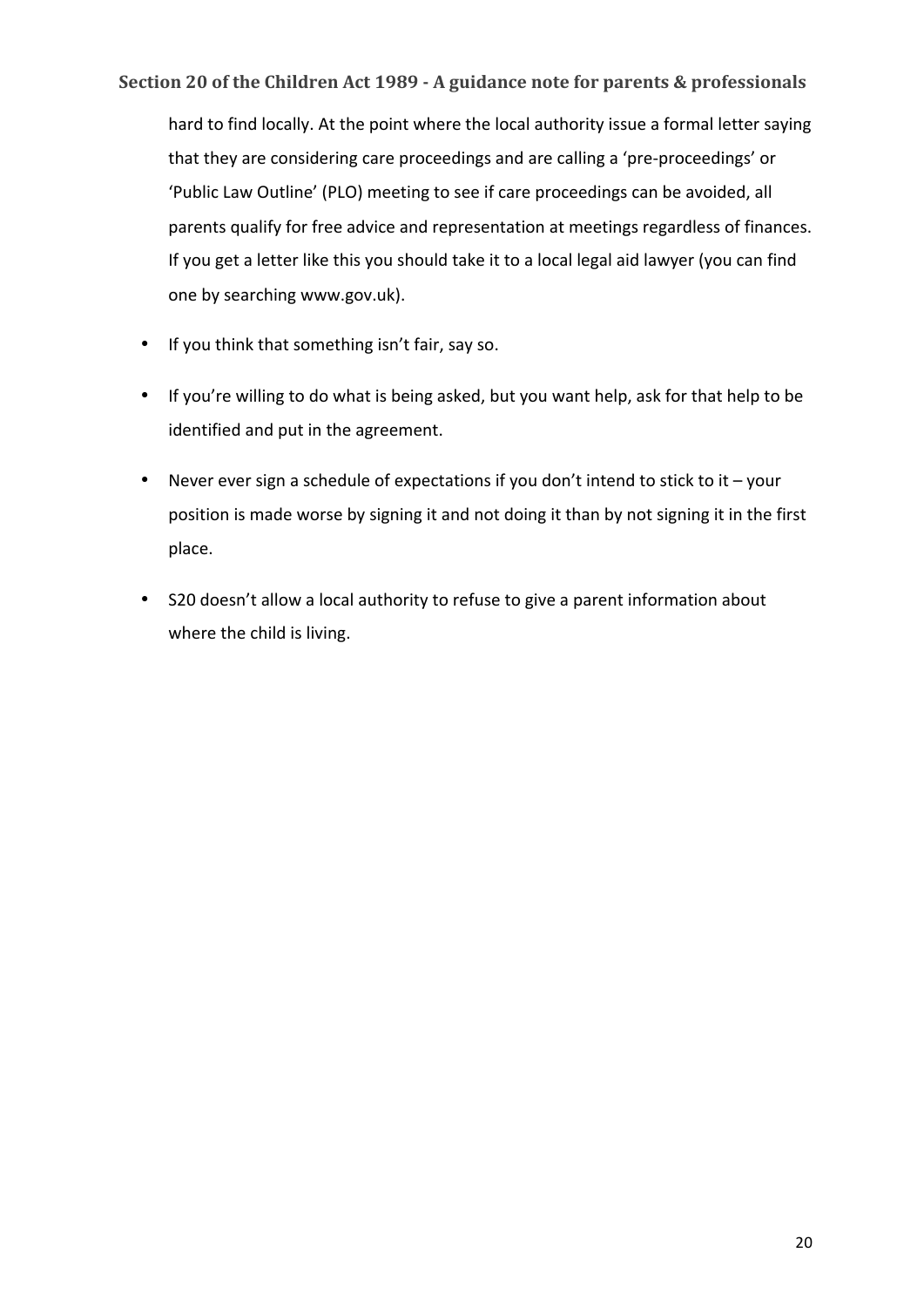# **PART 6:**

# **OTHER ISSUES**

# **SECTION 22 OF THE ADOPTION & CHILDREN ACT 2002**

There can be serious consequences flowing from s.20 accommodation, and parents need to be aware of these. In particular, parents will need to bear in mind that if a local authority is providing accommodation for a child, s.22 of the Adoption & Children Act 2002 says that the local authority MUST apply for a placement order if certain circumstances are met. A 'placement order' is the order which allows the local authority to look for adoptive parents for a child and place the child with them.

The relevant circumstances are

- The child is being accommodated by the local authority, and
- The child has suffered or is at risk of suffering significant harm because of the parents care / lack of care (section 31 of the Children Act), and
- the local authority are satisfied the child ought to be placed for adoption.

For further discussion of this issue see :

LB v London Borough of Merton [2013] EWCA Civ 476.

### **FOSTERING FOR ADOPTION PLACEMENTS**

A further serious potential consequence of a child becoming a 'looked after child' through being accommodated under s.20 is that there is a (relatively) new duty upon local authorities in England to 'consider' a 'fostering for adoption placement'. This means that if the local authority is considering adoption for the child, it must also consider placing the child with foster carers who are also approved as potential adopters. (s.22C(9A) Children Act 1989). This does not apply in Wales.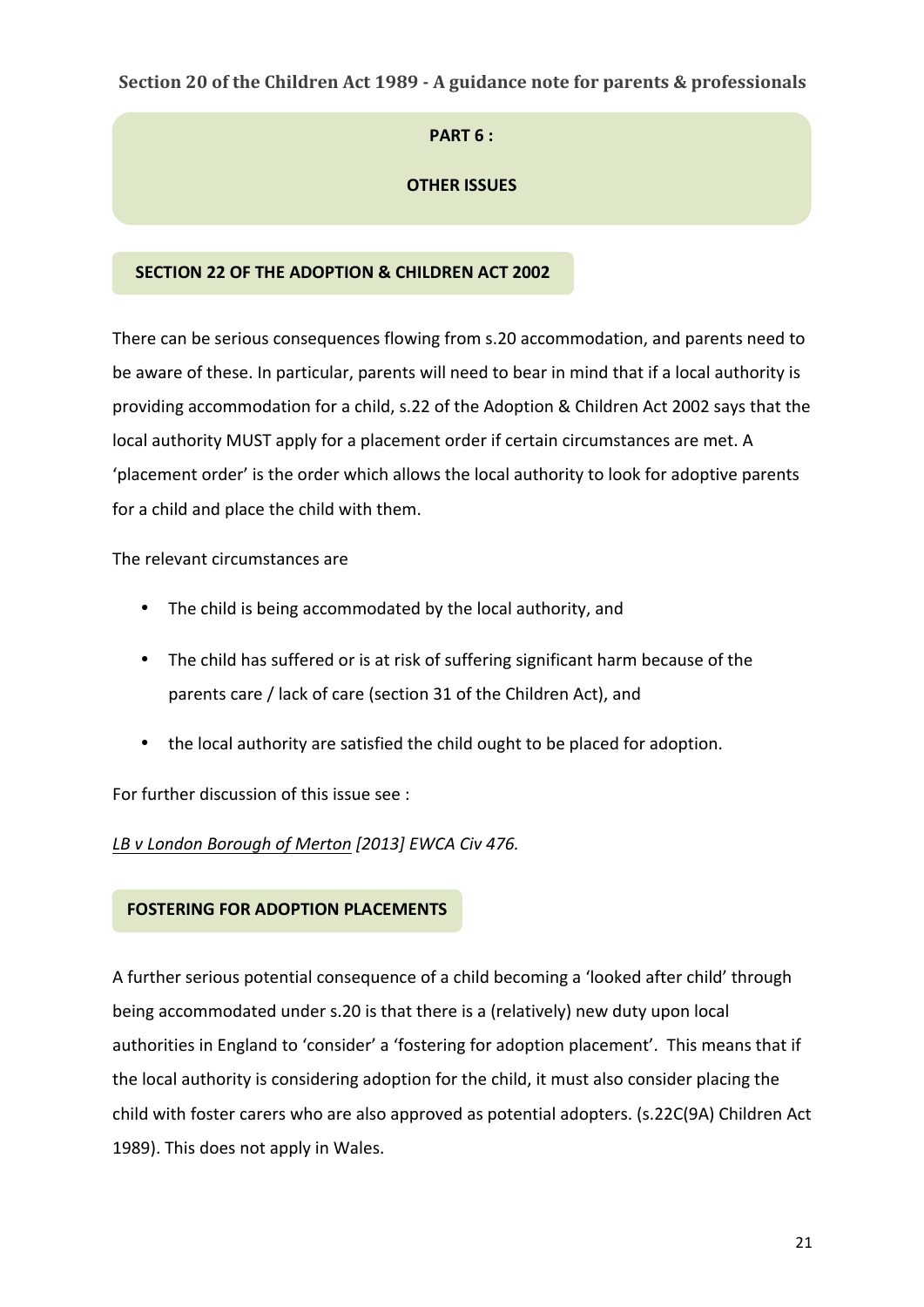**Section 20 of the Children Act 1989 - A guidance note for parents & professionals** If a local authority thinks they need to make plans for adoption or place a child in fostering for adoption against the wishes of their parents, they should apply for a care order. Parents who are not in agreement with adoption should seek immediate legal advice including about whether or not they should consent to s.20 accommodation.

### **REVIEW & MONITORING OF A CHILD'S CARE PLAN**

Under the Review of Children's Cases Regulations, the local authority must appoint an Independent Reviewing Officer (IRO) to:

- participate in the reviews of the child in question's care plan.
- monitor the performance of the local authority's functions in respect of the child's case
- refer the case to CAFCASS, if the IRO thinks it is appropriate. (CAFCASS is the Children & Families Court Advisory and Support Service).

Every child's care plan must be reviewed within 4 weeks of the child being provided with accommodation and a second review must follow after that within 3 months. At the second review, the child's needs for permanence must be considered. After this second review, the reviews must be at least every 6 months. The local authority should be considering whether or not the child can go home at these review meetings.

### The IRO must:

- make sure that the child's views are understood and taken into account.
- identify who is responsible for making sure decisions taken in the review get acted upon.
- inform senior management at the local authority if reviews are not properly carried out.
- assist the child to obtain legal advice, or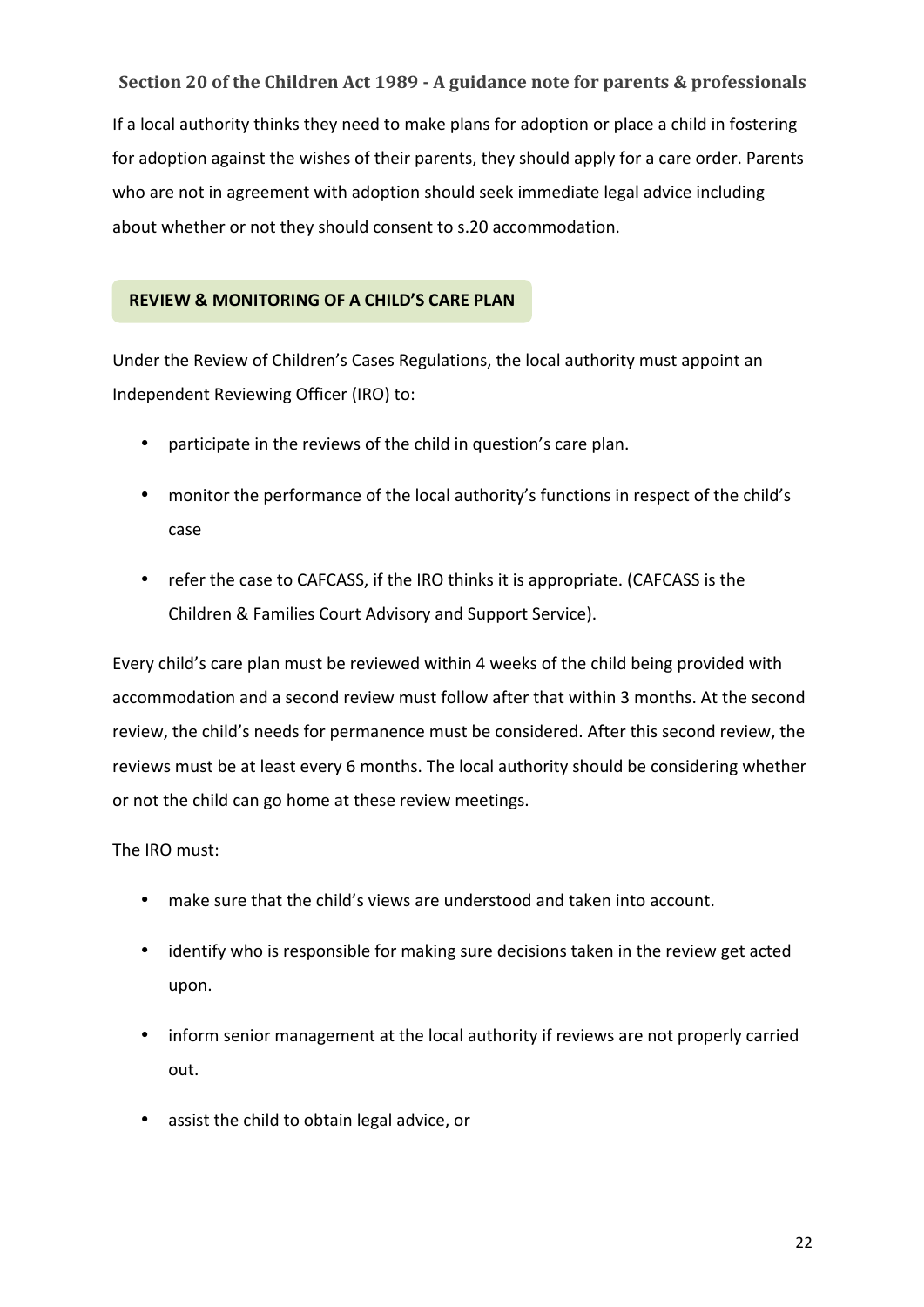• find out whether an appropriate adult is able and willing to provide such assistance or bring the proceedings on the child's behalf.

#### **MAKING PARENTS PAY FOR SECTION 20 ACCOMMODATION?**

Schedule 2 para 21 (1) of the Children Act 1989 says "Where a local authority are looking after a child ... they shall consider whether they should recover contributions towards the *child's* maintenance from any person liable to contribute ('a contributor')."

However, charges can't be imposed on any parent who is receiving state benefits and they don't apply to any child subject to a care order.

# **PARENTS ON BAIL WITH A CONDITION NOT TO CONTACT THEIR CHILDREN?**

As the court made clear in *Williams and Another v London Borough of Hackney [2015] EWHC* 2629 (QB), a parent being on bail does NOT mean a local authority no longer has to obtain genuine and informed consent to s.20 accommodation (See paragraph 60 of the judgment for further discussion).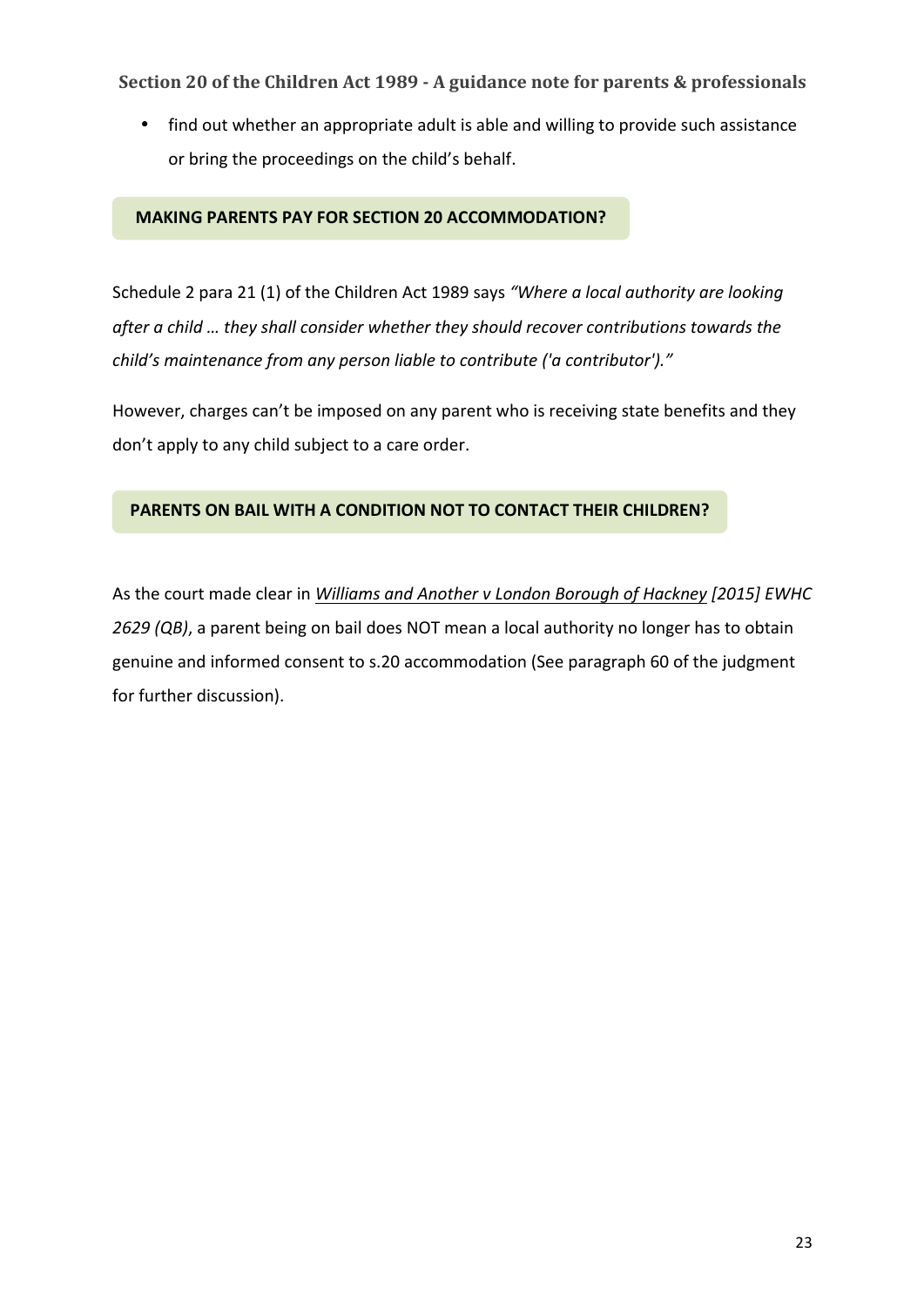#### **PART 7:**

#### **POSSIBLE BENEFITS OF SECTION 20**

There can be real benefits for children and families of s.20 when used properly. Parents can ask for their children to be looked after by the local authority under s.20 while they sort out a temporary difficulty such as a short prison sentence, leaving a violent partner, or during temporary physical or mental illness. 'Short breaks' (respite care) for families with disabled children can be agreed under s.20(4). Parents can work in close partnership with the local authority retaining their legal rights to agree the plans made, and end the arrangement if necessary. They may be able to avoid being taken to court.

Children who are accommodated by a local authority either under s.20 or under a care order are described in the Children Act 1989 as being 'looked after' by the local authority. This 'looked after' status means that planning for children is kept under review and that the child may be entitled to long-term support after reaching the age of 18 (usually when a child has been looked after for some time up to and including their sixteenth birthday).

Sometimes a child is accommodated under s.20 with a member of their extended family who is a foster carer and can get financial support. A local authority might arrange for a child to go and live with a relative for child welfare or child protection reasons, with the parent's consent, but then say this is not s.20 accommodation but a 'private arrangement'. Unless it has been genuinely agreed by the carer, advice should be sought on the implications for support for the relative and care planning, including the duty to consider whether the child can go home.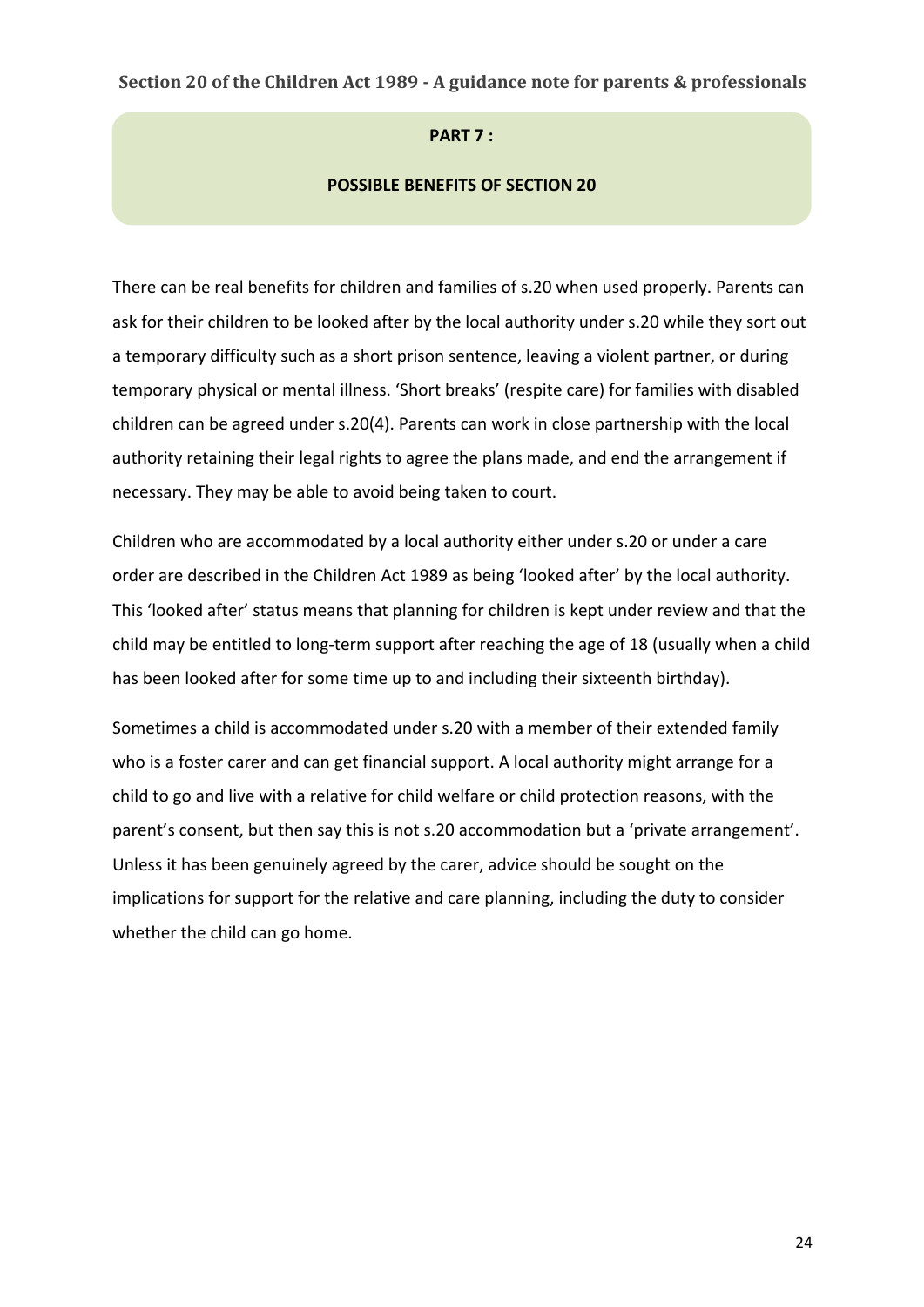# **ANNFX 1:**

# **TEXT OF SECTION 20 CHILDREN ACT 1989**

The text below was correct at the date of publication of this guidance.

## *Provision of accommodation for children: general.*

(1) Every local authority shall provide accommodation for any child in need within their area who appears to them to require accommodation as a result of-

(a) there being no person who has parental responsibility for him;

*(b) his being lost or having been abandoned; or*

*(c)* the person who has been caring for him being prevented (whether or not *permanently, and for whatever reason)* from providing him with suitable *accommodation or care.* 

(2) Where a local authority provide accommodation under subsection (1) for a child who is ordinarily resident in the area of another local authority, that other local authority may take *over the provision of accommodation for the child within-*

(a) three months of being notified in writing that the child is being provided with *accommodation; or* 

*(b)* such other longer period as may be prescribed.

(3) Every local authority shall provide accommodation for any child in need within their area who has reached the age of sixteen and whose welfare the authority consider is likely to be seriously prejudiced if they do not provide him with accommodation.

(4) A local authority may provide accommodation for any child within their area (even *though* a person who has parental responsibility for him is able to provide him with *accommodation)* if they consider that to do so would safeguard or promote the child's *welfare.*

(5) A local authority may provide accommodation for any person who has reached the age of sixteen but is under twenty-one in any community home which takes children who have reached the age of sixteen if they consider that to do so would safeguard or promote his *welfare.*

(6) Before providing accommodation under this section, a local authority shall, so far as is *reasonably practicable and consistent with the child's welfare-*

*(a)* ascertain the child's wishes and feelings regarding the provision of *accommodation; and*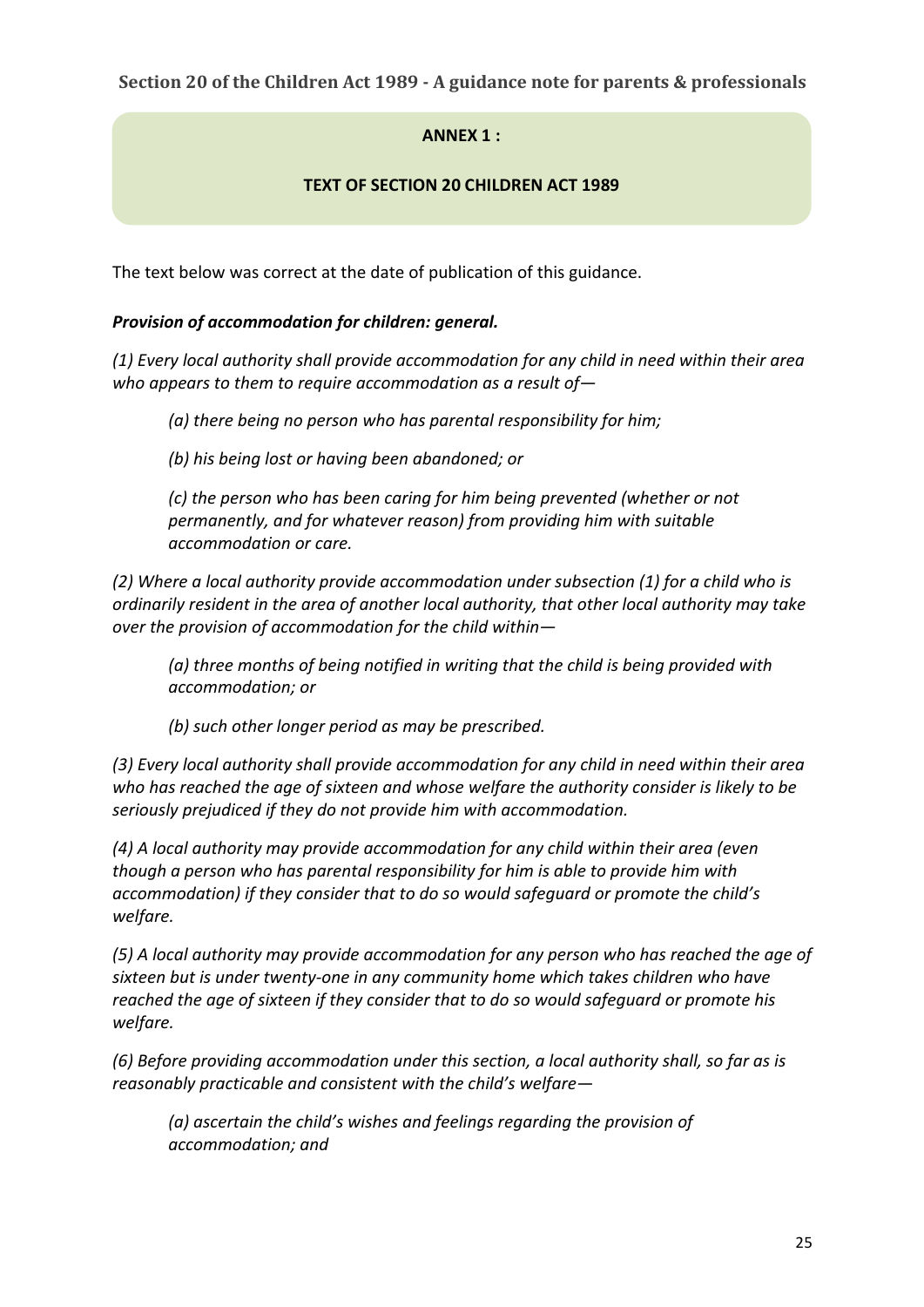*(b)* give due consideration (having regard to his age and understanding) to such wishes and feelings of the child as they have been able to ascertain.

(7) A local authority may not provide accommodation under this section for any child if any *person who—* 

*(a)* has parental responsibility for him; and

*(b)* is willing and able to-

*(i)* provide accommodation for him; or

*(ii)* arrange for accommodation to be provided for him

*objects.* 

(8) Any person who has parental responsibility for a child may at any time remove the child *from accommodation provided by or on behalf of the local authority under this section.* 

(9) Subsections (7) and (8) do not apply while any person-

*(a)* who is named in a child arrangements order as a person with whom the child is to live;.

*(aa) who is a special guardian of the child; or*

(b) who has care of the child by virtue of an order made in the exercise of the High *Court's inherent jurisdiction with respect to children,* 

agrees to the child being looked after in accommodation provided by or on behalf of the local authority.

(10) Where there is more than one such person as is mentioned in subsection (9), all of them *must agree.* 

(11) Subsections (7) and (8) do not apply where a child who has reached the age of sixteen agrees to being provided with accommodation under this section.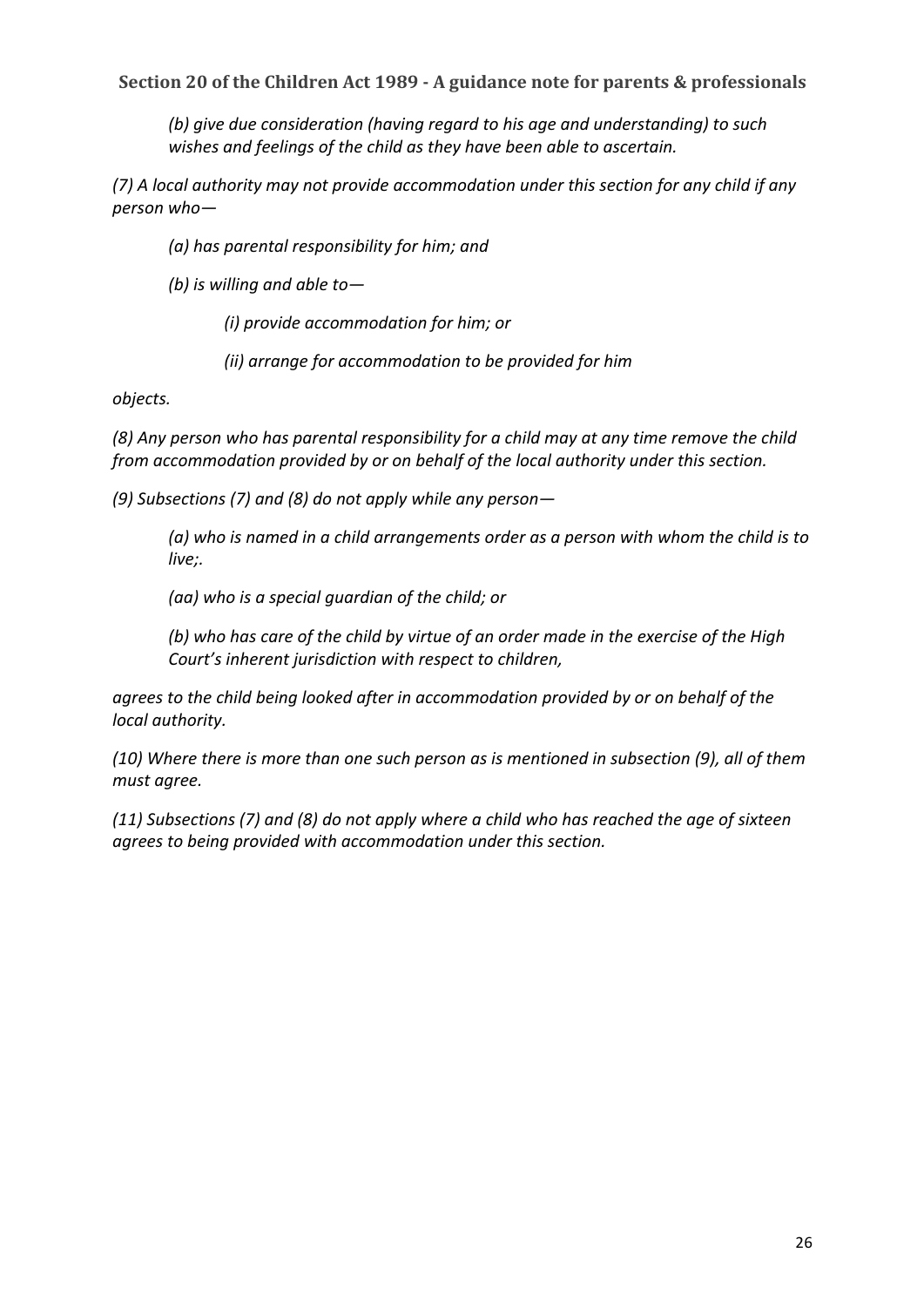**ANNFX 2 :** 

**MODEL AGREEMENT**

An example of a 'model written agreement' from Brighton & Hove City Council. Our thanks to Brighton & Hove, for letting us reproduce this.







Section 20 Agreement 

It has been explained to me/us that a section 20 agreement involves me/us agreeing that our child/ren being placed in foster care and staying in foster care. It has been explained that I/we have the following rights:-

- (a) To say no to this proposal
- (b) To change our mind at a later date and bring the agreement to an end AT ANY TIME
- (c) To obtain legal advice about this agreement
- (d) For the agreement to be kept under review and specifically to be considered by an Independent Reviewing Officer at each Looked After Child Review

I have read the document and I agree to its terms

I/We agree to my/our son/daughter

being accommodated by Brighton and Hove City Council

| <b>Name</b> | Date |
|-------------|------|
|             |      |
|             |      |
|             |      |
|             |      |
|             |      |